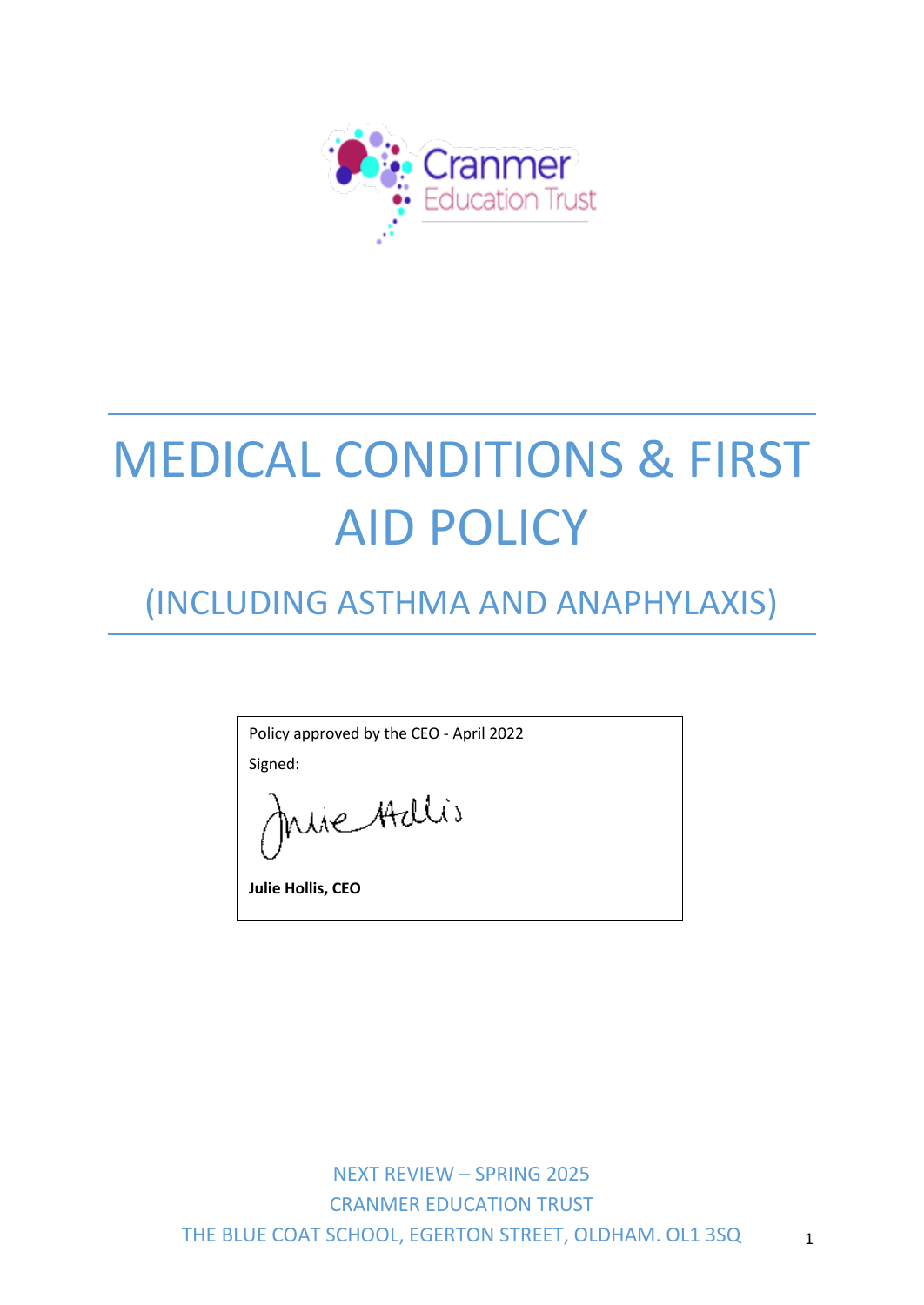## Table of Contents

| 1.0  |                                                                                              |  |  |  |
|------|----------------------------------------------------------------------------------------------|--|--|--|
| 2.0  |                                                                                              |  |  |  |
| 3.0  |                                                                                              |  |  |  |
| 4.0  |                                                                                              |  |  |  |
| 5.0  |                                                                                              |  |  |  |
| 6.0  |                                                                                              |  |  |  |
| 7.0  |                                                                                              |  |  |  |
| 8.0  |                                                                                              |  |  |  |
| 9.0  |                                                                                              |  |  |  |
| 10.0 |                                                                                              |  |  |  |
| 11.0 | Pupils return to school following a period of hospital education or alternative provision  7 |  |  |  |
| 12.0 |                                                                                              |  |  |  |
| 13.0 |                                                                                              |  |  |  |
| 14.0 |                                                                                              |  |  |  |
| 15.0 |                                                                                              |  |  |  |
| 16.0 |                                                                                              |  |  |  |
| 17.0 |                                                                                              |  |  |  |
| 18.0 |                                                                                              |  |  |  |
| 19.0 |                                                                                              |  |  |  |
| 20.0 |                                                                                              |  |  |  |
| 21.0 |                                                                                              |  |  |  |
| 22.0 |                                                                                              |  |  |  |
| 23.0 |                                                                                              |  |  |  |
| 24.0 |                                                                                              |  |  |  |
| 25.0 |                                                                                              |  |  |  |
|      |                                                                                              |  |  |  |
|      |                                                                                              |  |  |  |
|      |                                                                                              |  |  |  |
|      | APPENDIX 4 - Pupils with Medical Conditions and/or Medication in School 24                   |  |  |  |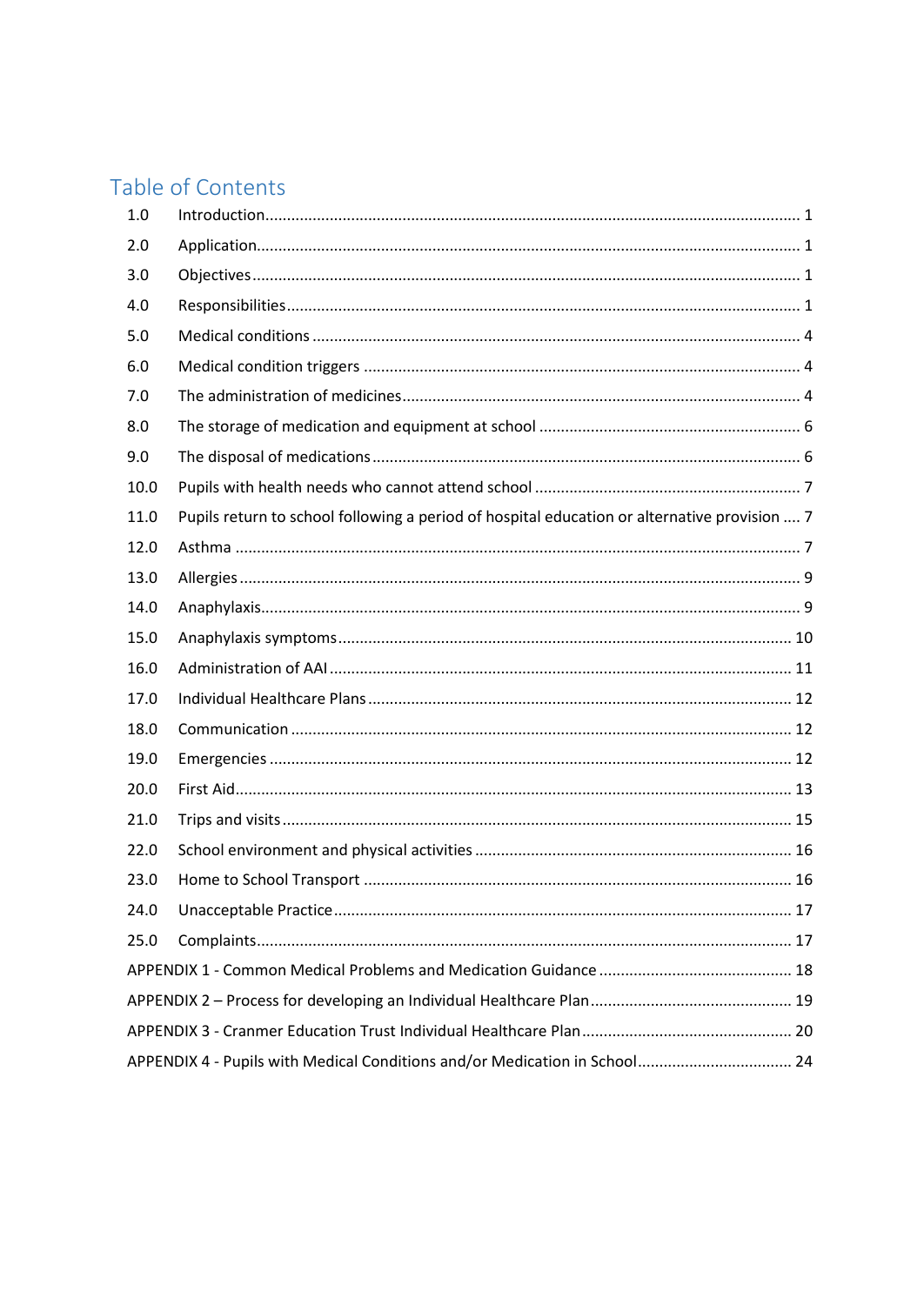#### <span id="page-2-0"></span>1.0 Introduction

- 1.1 The Trust is an inclusive community that welcomes and supports pupils, students, trainee teachers and staff with medical conditions.
- 1.2 The Trust provides all pupils, students, trainee teachers and staff with any medical condition the same opportunities as others at each school within the Trust.
- 1.3No pupil will be denied admission or prevented from taking up a place in a Trust school because arrangements for their medical condition have not been made.

#### <span id="page-2-1"></span>2.0 Application

2.1 This policy applies to pupils, students, SCITT trainee teachers and staff.

#### <span id="page-2-2"></span>3.0 Objectives

- 3.1 To clarify the support the Trust will offer pupils, students, trainee teachers and staff with special medical needs.
- 3.2 To set out the responsibilities of all parties (pupils, parents, students, trainee teachers, staff, relevant local health services).
- 3.3 To ensure that the support is administered effectively to allow those with medical conditions an active and inclusive role in school life.
- 3.4 To ensure that all staff understand their duty of care to children and young people in the event of an emergency and that staff feel confident in knowing what to do in an emergency.
- 3.5 To ensure compliance with statutory legislation and ensure first aid provision is always available to staff, pupils, students and visitors on school premises and during school visits.

#### <span id="page-2-3"></span>4.0 Responsibilities

#### 4.1 The CEO will:

- 4.1.1 Provide assurance to the Trust Board regarding the application of the policy.
- 4.1.2 Ensure compliance monitoring processes are in place to quality assure the application of the policy including those procedures which are part of the health and safety and safeguarding quality assurance processes.
- 4.1.3 Ensure there is the appropriate level of insurance and liability cover in place.
- 4.1.4 Have responsibility for this policy.

#### 4.2 The Local Committee will:

4.2.1 Review the application of the policy and associated procedures as part of the health and safety and safeguarding quality assurance processes.

#### 4.3 The Headteacher will:

- 4.3.1 Make the decision as to who is the most appropriate member(s) of staff to administer medication and first aid.
- 4.3.2 Ensure appropriate guidance is given to members of staff.
- 4.3.3 Ensure all school staff are made aware of the medical conditions at their school and understand their duty of care to pupils.
- 4.3.4 Ensure that the policy and roles and responsibilities within are communicated to the relevant staff.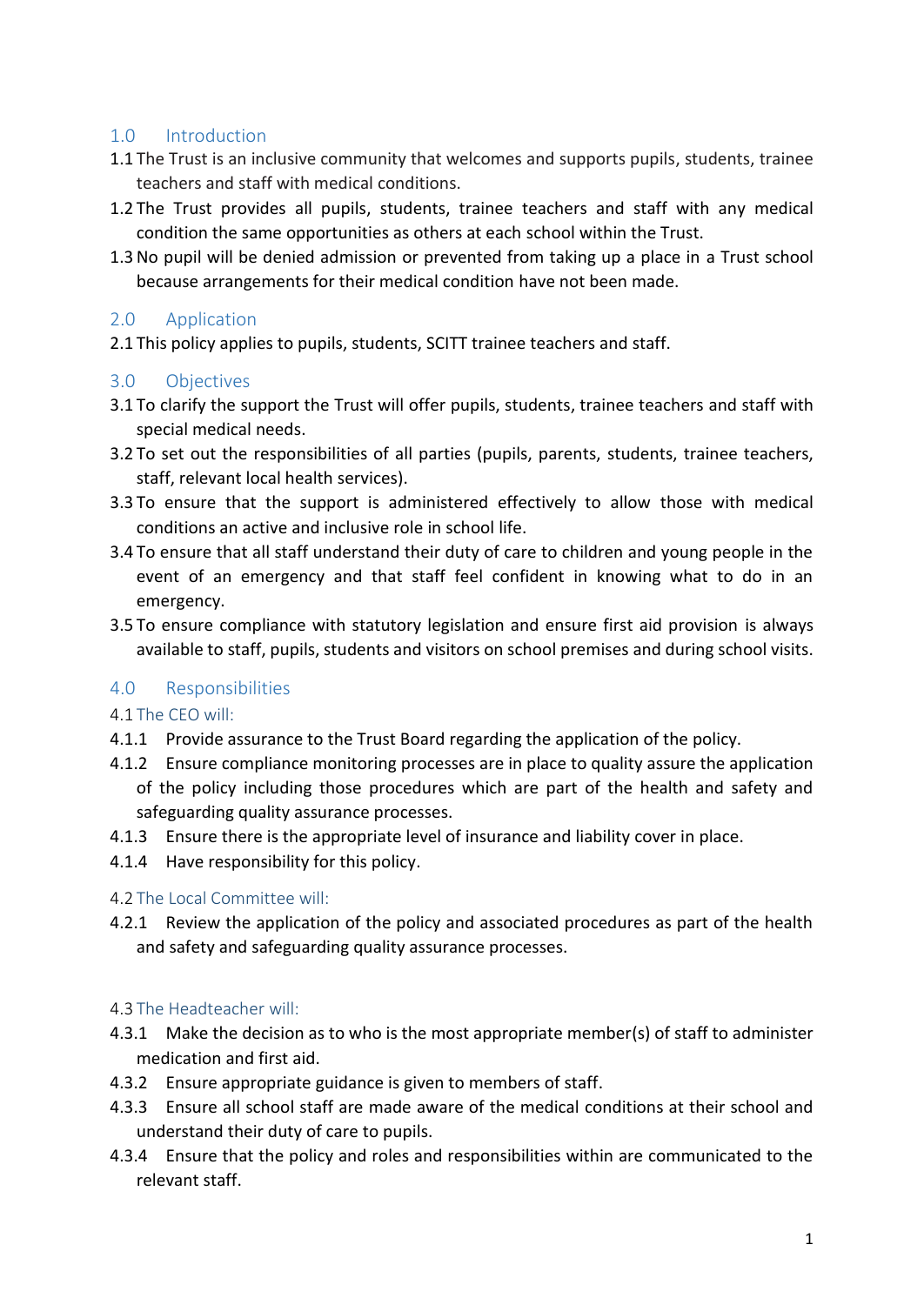- 4.3.5 To ensure that all staff providing support to a pupil and other relevant teams have received suitable guidance and ongoing support, to ensure they have confidence to provide the necessary support and that they fulfil the requirements set out in the pupil's individual healthcare plan.
- 4.3.6 To ensure that there is more than one member of staff who can administer the medication and meet the care needs of an individual pupil, including in times of staff absence, staff turnover and any other contingencies.
- 4.3.7 Ensure staff and students are aware of their responsibilities and procedures for accessing first aid when required.
- 4.3.8 Ensure a list of the qualified staff and the date their training expires is kept at the school offices.
- 4.3.9 Nominate an appointed person to lead on first aid arrangements
- 4.3.10 Ensure HSE approved first aid training is provided to staff to ensure statutory requirements and assessed need are met.
- 4.3.11 Ensure first aid supplies and equipment are adequate to treat illnesses and injuries as much as possible within school.

#### 4.4 The SENDCO will:

- 4.4.1 Ensure local procedures are in place in accordance with this policy.
- 4.4.2 Arrange specialist training by the specialist nurse/school nurse/other suitably qualified healthcare professional and/or the parent where appropriate. The specialist nurse/school nurse/other suitably qualified healthcare professional will confirm their competence, and each school keeps an up-to-date record of all guidance undertaken and by whom.

#### 4.5 The nominated Health and Safety co-ordinator will:

- 4.5.1 Co-ordinate the school's approach to procedures within this policy to ensure compliance: Establishing, maintaining, and reviewing systems and procedures.
- 4.5.2 Liaise with the external health and safety support team to ensure periodic reviews of medical conditions and first aid are carried out.
- 4.5.3 Support members of staff in the production of relevant risk assessments.

#### 4.6 All staff will:

- 4.6.1 Take precautions to avoid infection and must follow basic hygiene procedures.
- 4.6.2 Be aware of the medical conditions at their school and understand their duty of care to pupils.

#### 4.7 Staff responsible for administering medication will:

- 4.7.1 Follow school policy and procedures.
- 4.7.2 Ensure the individual healthcare plan and/or consent to administer medicine information has been completed and signed/evidenced by the parent/guardian prior to administering the medicine.
- 4.7.3 Follow the instructions on the individual healthcare plan and/or consent to administer medicine information.
- 4.7.4 Record details of when the medicine was administered, by whom and any adverse reactions.
- 4.7.5 Check the maximum dosage and when the previous dose was given.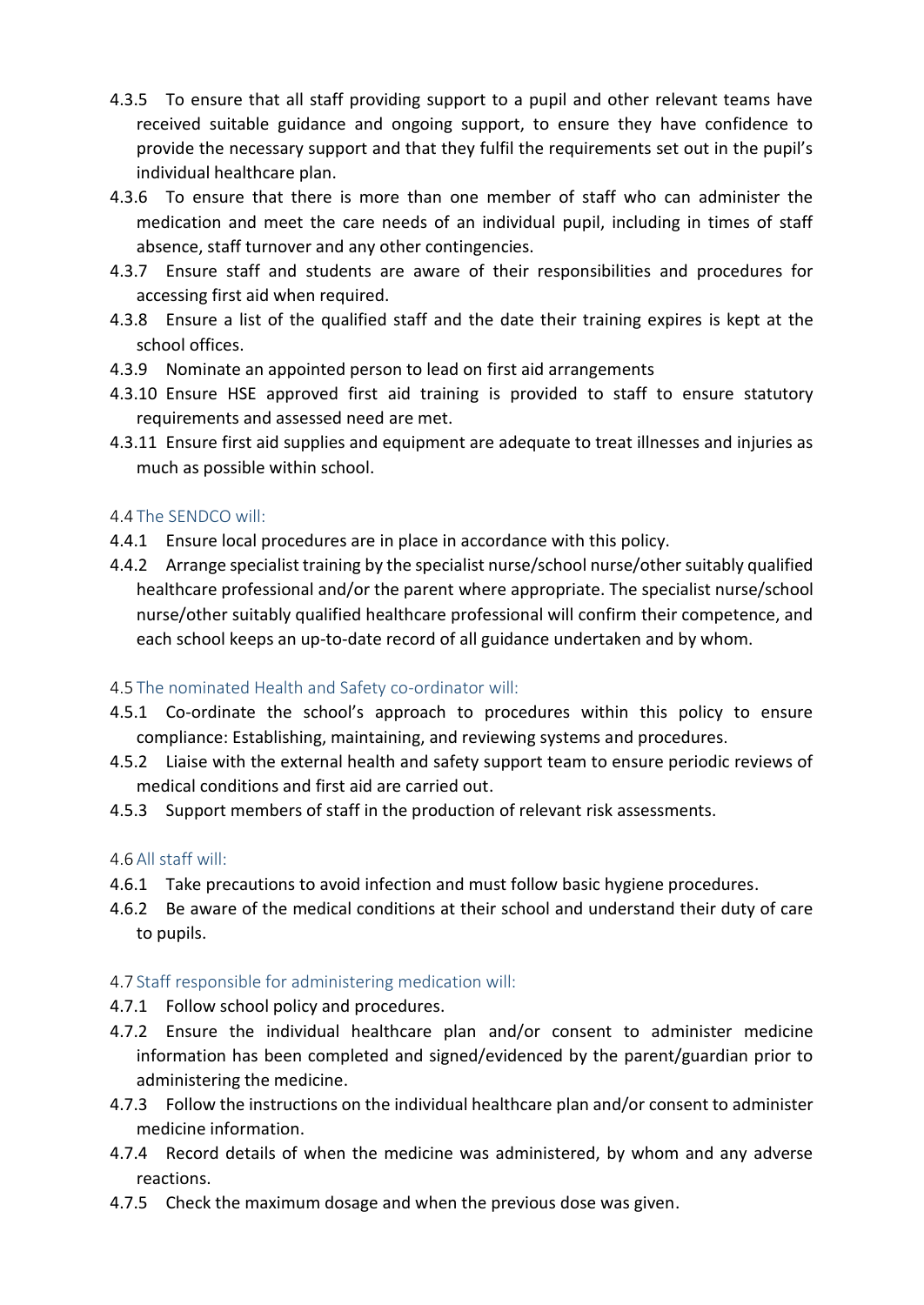- 4.7.6 For primary schools informing parents when the medicine has been administered, in most instances this information will be passed on at the end of the school day.
- 4.7.7 Raising any concerns regarding the effects of the medication.
- 4.7.8 Keep up to date with relevant training.
- 4.7.9 Ensure that a storage space is provided for adrenaline auto-injector devices (AAIs) & the school spare AAIs (e.g. at Student Services/main office) and the school's first aider has responsibility for storage.

4.7.10

#### 4.8 First Aiders will:

- 4.8.1 Give immediate help to casualties with common illnesses and injuries arising from incidents at school.
- 4.8.2 When necessary, call an ambulance or other professional medical help.
- 4.8.3 Use hand washing facilities and where appropriate single use disposable gloves taking care when dealing with blood and other bodily fluids and the safe disposal of dressings or equipment.
- 4.8.4 Keep up to date with relevant training.

#### 4.9 The school nurse service will:

- 4.9.1 Regularly update staff on the administering of asthma medication and the use of epipens.
- 4.9.2 Liaise with the SENDCO or other nominated staff for the administering of relevant immunisation programmes which may be carried out on school premises.

#### 4.10 Staff and SCITT Trainees with medical needs will:

- 4.10.1 Keep all medication products for their own individual healthcare needs safely stored and away from pupils.
- 4.10.2 Inform staff they are working with, where medication is stored.
- 4.10.3 Inform HR/SCITT Director/Placement Mentor of their medical need.

#### 4.11 Pupils with medical needs will:

4.11.1 Pupils with medical conditions will often be best placed to provide information about how their condition affects them. They should be fully involved in discussions about their medical support needs and contribute as much as possible to the development of, and comply with, their individual healthcare plan.

#### 4.12 Parents\* will:

- 4.12.1 Be fully involved where possible in discussions about the medical support needs of their child and contribute to the development of the individual healthcare plan.
- 4.12.2 If necessary, ensure school has an in-date prescribed AAI/Inhaler etc for their child.

#### 4.13 HR will:

- 4.13.1 Establish and log a member of staff or trainee teacher's disclosed medical need on the personal record and (confidentially) on the management information system.
- 4.13.2 Ask questions to determine if any reasonable adjustments should be made. This might include an adapted working environment or additional flexibility.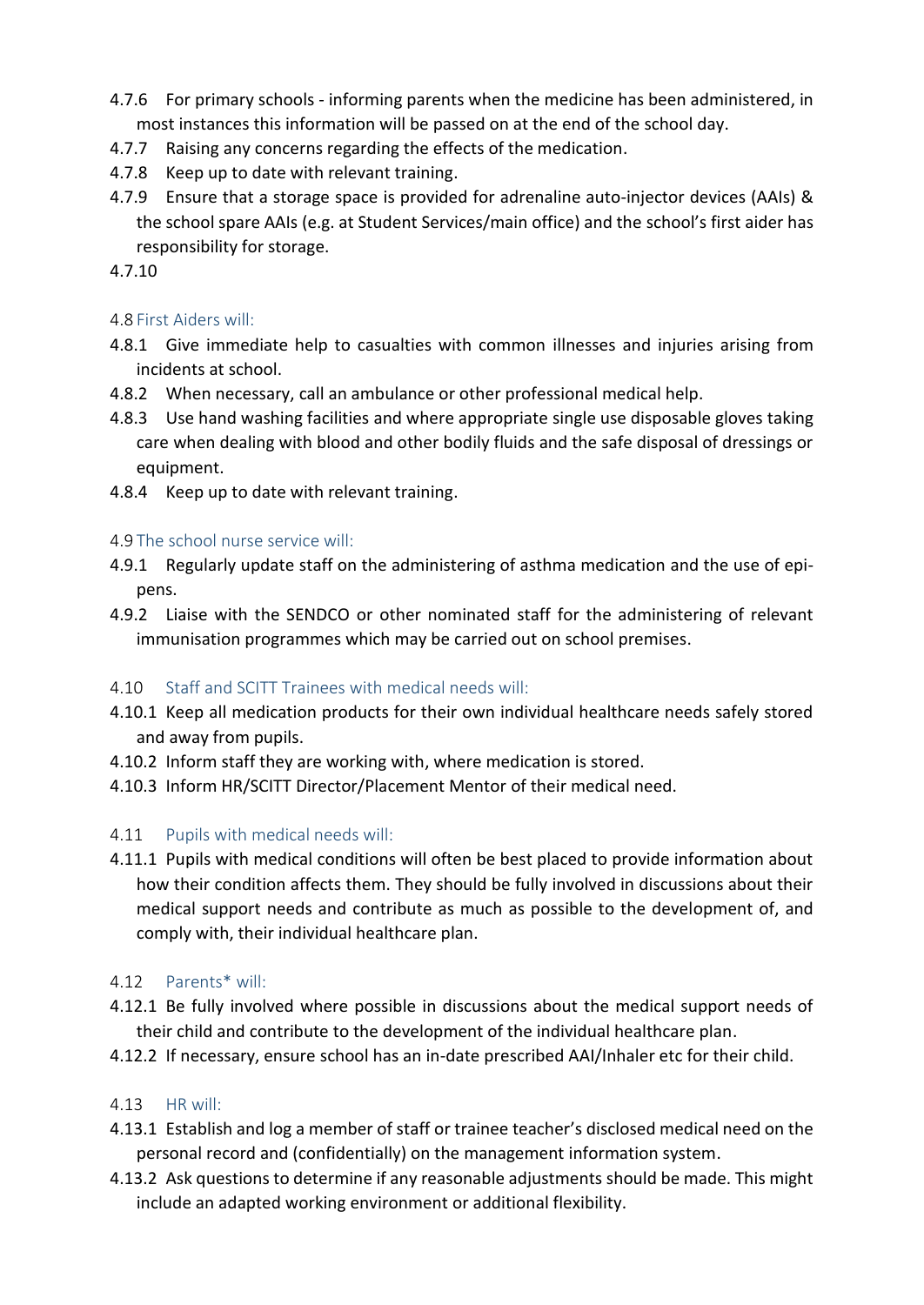4.13.3 Liaise with the member of staff or trainee teacher if it is thought that the condition might affect their ability to carry out their job and feeding back to the Headteacher or other line manager.

\*The term 'parent' implies any person or body with parental responsibility such as a foster parent, carer, guardian or local authority.

#### <span id="page-5-0"></span>5.0 Medical conditions

- 5.1 Certain medical conditions are debilitating and potentially life threatening, particularly if poorly managed or misunderstood and that all those with the same medical condition will not have the same needs.
- 5.2 Care should be taken in the administration of medication as directed by healthcare professionals and parents. Pupils and parents feel should feel confident in the care they receive from their school and the level of care should meet their needs.
- 5.3 All pupils, parents, relevant local healthcare staff, and other external stakeholders should be informed of and reminded about and support the medical conditions policy through clear communication channels.
- 5.4 All staff, including temporary or supply staff, should understand the medical conditions that affect pupils and that they may be serious, adversely affect a child's quality of life and impact on their ability to learn. Relevant staff will receive guidance on the impact medical conditions can have on pupils.

#### <span id="page-5-1"></span>6.0 Medical condition triggers

- 6.1 Identifying and reducing triggers both at school and on out-of-school visits is important.
- 6.2 All staff will be given guidance and written information on medical conditions which includes avoiding/reducing exposure to common triggers.
- 6.3 Schools will maintain a list of the triggers for pupils with medical conditions, a trigger reduction schedule and actively work towards reducing/eliminating these health and safety risks.
- 6.4 Individual healthcare plans will give details of an individual pupil's triggers and how to make sure the pupil remains safe throughout the whole school day and on out-of-school activities.

#### <span id="page-5-2"></span>7.0 The administration of medicines

- 7.1 Enrolment forms ask for information about any medical conditions. If a condition presents itself while the pupil is already enrolled, it is the responsibility of the parent or Trainee Teacher to let the relevant school/SCITT know of the new condition.
- 7.2 All children with serious long-term medical conditions must have an Individual Healthcare Plan– See section [17.0](#page-13-0)
- 7.3 Medicines will only be administered at school when it would be detrimental to a child's health or school attendance not to do so.
- 7.4 Each school keeps an accurate record of all medication administered, including the dose, time, date and supervising staff. If a pupil refuses to take their medicine parents will be informed at that time. A designated person within the school will be responsible for ensuring the records are up to date.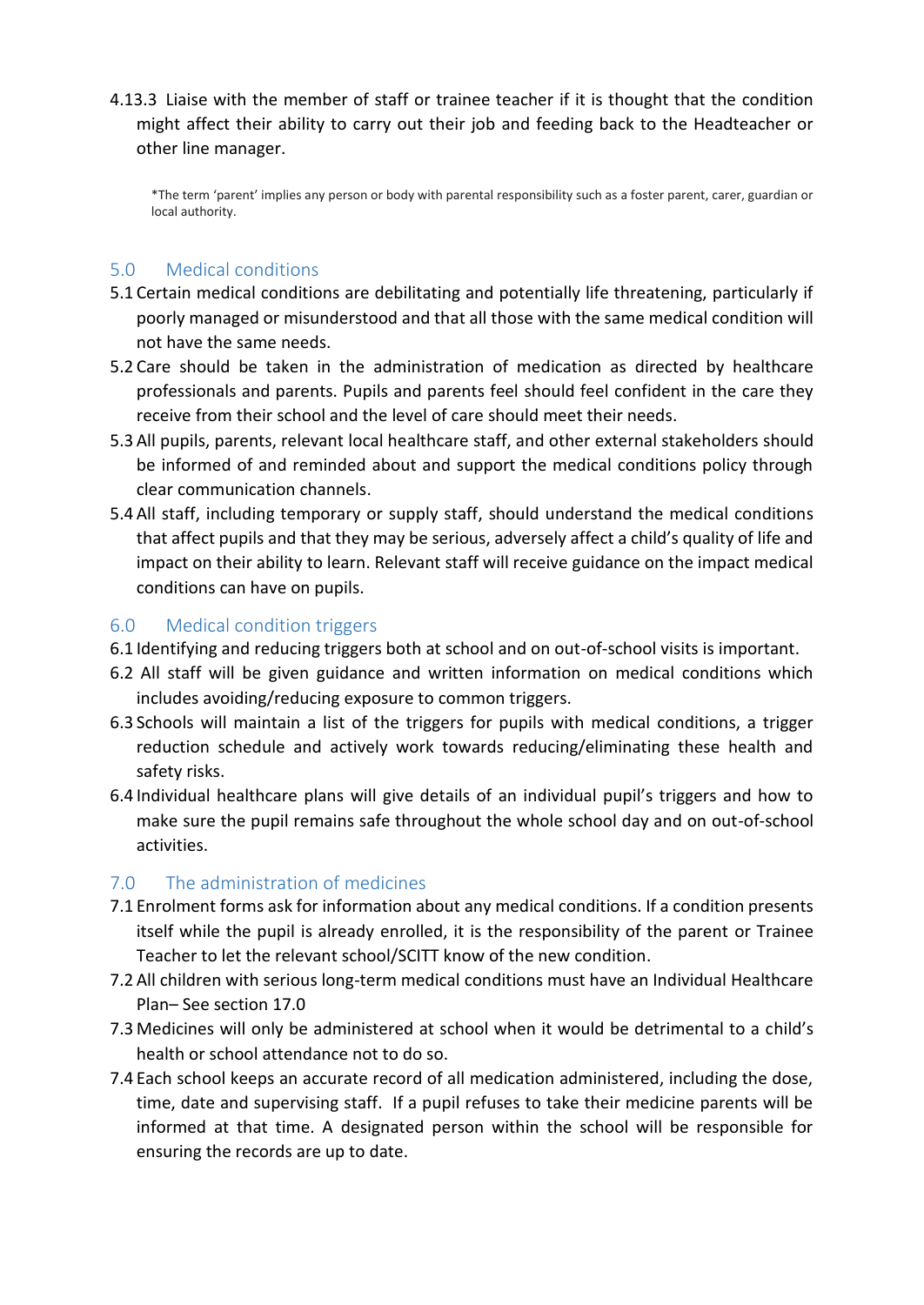- 7.5 Where possible, parents should arrange that medication is given at home and not at school, particularly in the case of short- term medical needs such as a course of antibiotics where they are to be taken three times per day and can be taken outside of school hours.
- 7.6 It is the responsibility of the named person delegated by the headteacher in the school to gain enough information about the illness and circumstances to judge whether it is necessary for the child to take medicines in school. This may involve requesting information from health professionals such as the school health advisor or paediatrician. This will be shared with relevant staff.
- 7.7 For short term medication, if the medicine must be administered in school, then the parent must give permission, for example through the care plan or a formal consent form (APPENDIX 4 - [Pupils with Medical Conditions](#page-25-0) and/or Medication in School). Each school will not give medication (prescription or non-prescription) to a child under 16 without a parent's written consent except in exceptional circumstances, e.g. where the medicine has been prescribed to the child without the knowledge of the parents, and every effort will be made to encourage the pupil to involve their parent, while respecting their confidentiality.
- 7.8 Where medication is considered by the parent to be able to be self-administered by the competent pupil, it is requested that the parent inform the school of the position and the individual healthcare plan should reflect the arrangement. If storage is required in school for the medicines, this should be recorded, and the school must provide a place for the pupil to take the medicine in private if required. Children should know where their medicines are at all times and be able to access them immediately. It is the responsibility of the parent to ensure that the child carries only enough medication for the school day.
- 7.9 . Wherever possible, children should be allowed to carry their own medicines and relevant devices or should be able to access their medicines for self-medication quickly and easily. Children who can take their medicines themselves or manage procedures may require an appropriate level of supervision. If it is not appropriate for a child to self-manage, relevant staff should help to administer medicines and manage procedures for them. If a child refuses to take medicine or carry out a necessary procedure, staff should not force them to do so, but follow the procedure agreed in the individual healthcare plan. Parents should be informed so that alternative options can be considered.
- 7.10 Medicines and devices such as asthma inhalers, blood glucose testing meters and adrenaline pens should be always readily available to children and not locked away. This is particularly important to consider when outside of school premises e.g. on school trips.
- 7.11 Each school understands the importance of medication being taken and care received as detailed in the pupil's individual healthcare plan.
- 7.12 Each school will only administer prescribed medicines as prescribed by a doctor, dentist, nurse prescriber or pharmacist prescriber or as instructed by parents, for example for ibuprofen or paracetomol (these would be provided by the parent).
- 7.13 Schools should only accept prescribed medicines if these are in-date, labelled, provided in the original container as dispensed by a pharmacist or authorised by a parent and include instructions for administration, dosage and storage. The exception to this is insulin which must still be in date but will generally be available to schools inside an insulin pen or a pump, rather than in its original container.
- 7.14 The Trust will not give a pupil under 16 aspirin products unless prescribed by a doctor.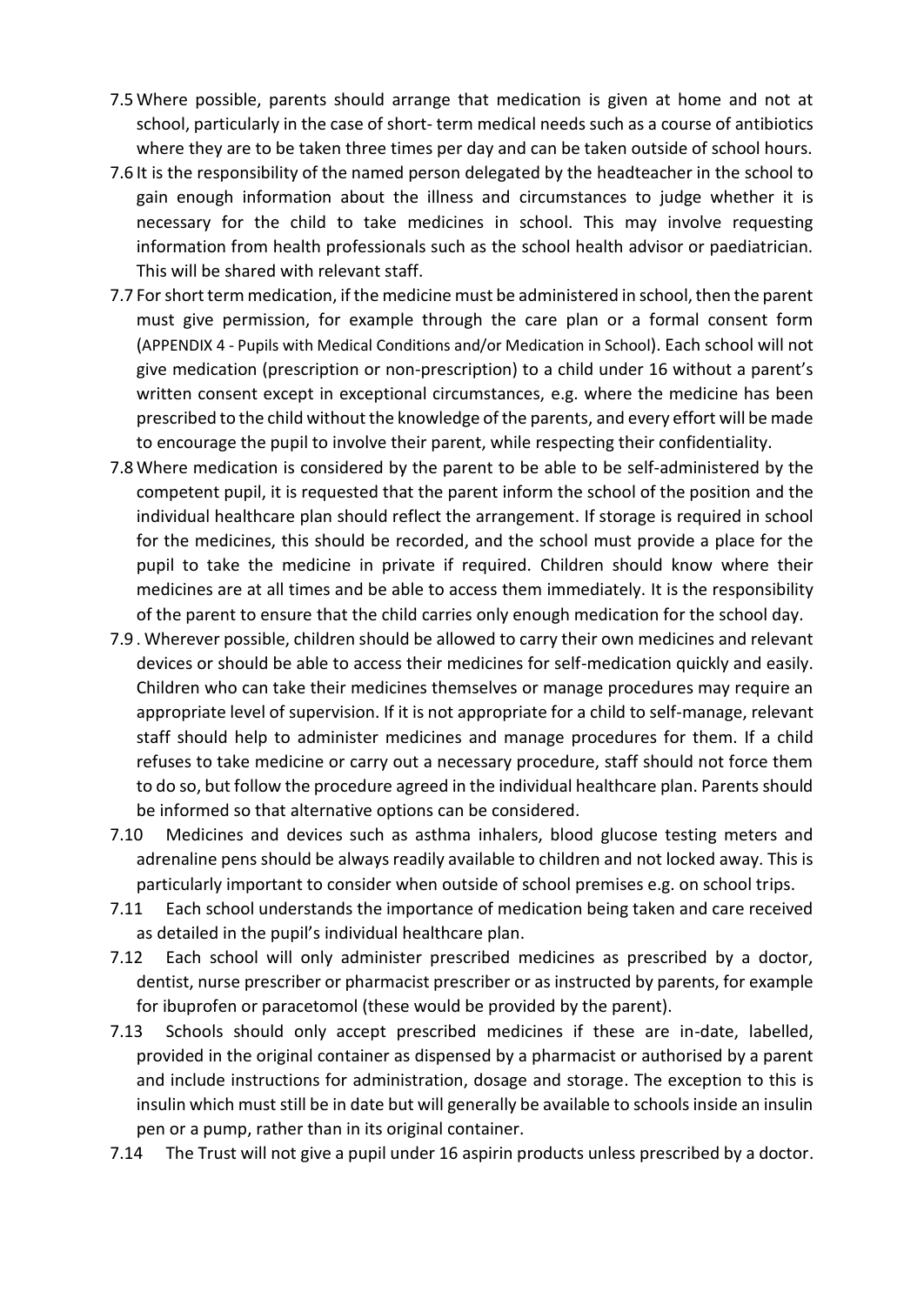- 7.15 Medication, e.g. for pain relief should never be administered without first checking maximum dosages and when the previous dose was taken. Medication will only be administered where parents have given prior consent.
- 7.16 It is unlawful for staff to administer prescribed medication by injection unless for saving life in an emergency, and invasive procedures will only be undertaken if included in an individual healthcare plan. Suitable training will be given if these procedures are likely to be required.
- 7.17 If a pupil misuses their medication, or anyone else's, their parent is informed as soon as possible, and the school's behaviour policies are followed.

#### <span id="page-7-0"></span>8.0 The storage of medication and equipment at school

- 8.1 All medicines should be stored safely in a well-defined place within school.
- 8.2 All staff must understand what constitutes an emergency for an individual child and make sure that emergency medication/equipment is readily available wherever the child is in the school and on off-site activities.
- 8.3 Pupils should carry their own medication/equipment where possible if this is appropriate, or they should know exactly where to access it. Where relevant, they should know who holds the key to the storage facility. Medicines and devices such as asthma inhalers should be always readily available to children and not locked away. Blood glucose testing meters and adrenaline pens will be available to children in secondary schools and in primary schools they will be kept in a secure but accessible location as all staff are aware of where they are stored.
- 8.4 Each school will keep controlled drugs stored securely, but accessible, with only named staff having access. Staff can administer a controlled drug to a pupil once they have had guidance on this.
- 8.5 For primary schools, each child should have a box (plastic, with lid and clearly labelled with child's name) for storing commonly used medicine such as inhalers and eczema creams along with completed individual healthcare plans. These will be kept safely in classrooms and easily accessible to children.
- 8.6 Each school will store medication that is in date in its original container and labelled with pupil's name, medicine name, dosage and date where possible, with the dispensing pharmacy's label in accordance with its instructions. The exception to this is insulin, which though must still be in date, will generally be supplied in an insulin injector pen or a pump. Asthma inhalers are labelled with the owner's name and kept allowing pupils easy access. Pupils are encouraged to bring spare inhalers into school for emergency use. Pupils should carry an inhaler with them in school.
- 8.7Occasionally it may be necessary for medicine to be stored in a refrigerator. In these circumstances the medicine must be in the original container that is clearly labelled and stored in a locked medical room refrigerator. Antibiotics which are required to be administered will also be stored in the medical room to minimise the risk of a person with an allergy coming into contact with them.

#### <span id="page-7-1"></span>9.0 The disposal of medications

9.1 When no longer required, medicines should be returned to the parent to arrange for safe disposal. Sharps boxes should always be used for the disposal of needles and other sharps.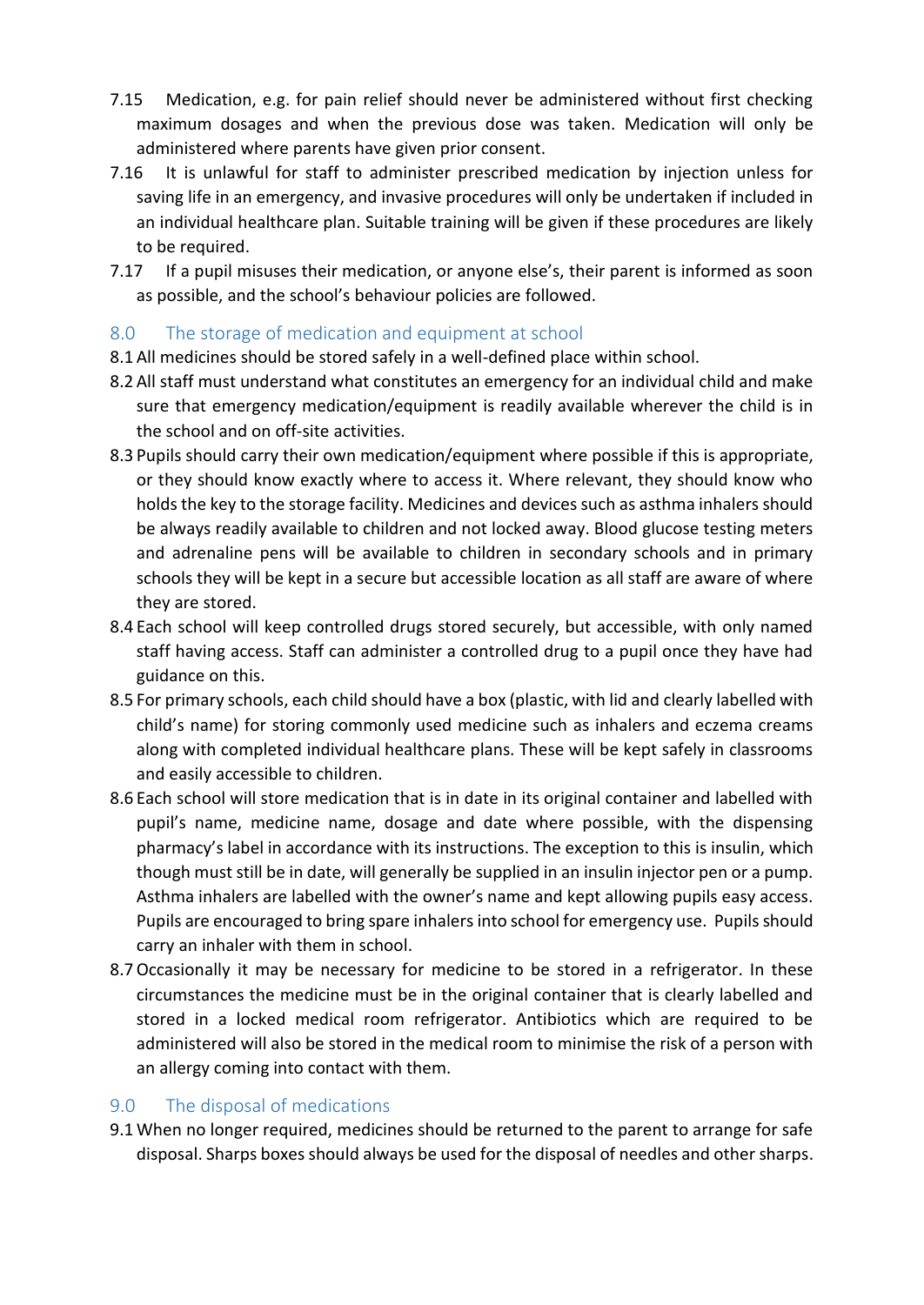- 9.2 The school named representative will take any medication that is out of date to the nearby pharmacist for safe disposal. They should never be thrown into the general waste or down a toilet.
- 9.3 Schools should dispose of needles and other sharps using sharps boxes which are kept securely at school and will accompany a child on off-site visits. They are collected and disposed either by parents for individually prescribed student bins, collected by the licensed waste removal facility or taken to A and E by a member of staff. In some areas the council will collect. Schools can check if this service is available on the council website.

#### <span id="page-8-0"></span>10.0 Pupils with health needs who cannot attend school

- 10.1 Each school is committed to keeping in touch with a pupil when they are unable to attend school because of their condition.
- 10.2 Where a child cannot attend school for 15 days or more, the school will provide suitable full-time education as determined by lead professionals and families, through the health care plan, addressing the individual needs of the child.
- 10.3 There should be minimum delay to ensure the prompt provision for the child.
- 10.4 Schools will not withhold or reduce provision for reasons due to physical or mental health.
- 10.5 Where, due to the physical or mental health of the child a full-time equivalent timetable is not suitable, the education health care plan will address the individual needs and priorities.
- 10.6 Schools will work with relevant agencies, CAMHS, School Nurses, Education Psychologists in order to ensure that the level of education provided is appropriate for the child's needs.
- 10.7 Schools should ensure that academically, provision is pitched at the right level and includes a broad and balanced curriculum.
- 10.8 The nature of the provision must be responsive to the demands of changing health status of a child.
- 10.9 The provision of education should be reviewed regularly to ensure that it continues to be appropriate.
- 10.10 Use of electronic media, virtual classes, should complement face to face education where appropriate and where practicable.
- 10.11 Alternative provision must address an individual's needs including social and emotional and are able to stay in contact with classmates or have access to activities in line with their peers, where practicable.

#### <span id="page-8-1"></span>11.0 Pupils return to school following a period of hospital education or alternative provision

- 11.1 Each school works in partnership with all relevant parties including the pupil (where appropriate), parent, all school staff, and healthcare professionals to ensure that the child receives the support they need to reintegrate effectively.
- 11.2 Some complex and long term health issues might be considered disabilities and reasonable adjustments should be made

#### <span id="page-8-2"></span>12.0 Asthma

12.1 Parents/carers of children who suffer from asthma should complete an asthma medication card or form obtainable from the school office. This should detail the medication and any incidences of attacks and factors which may trigger an attack.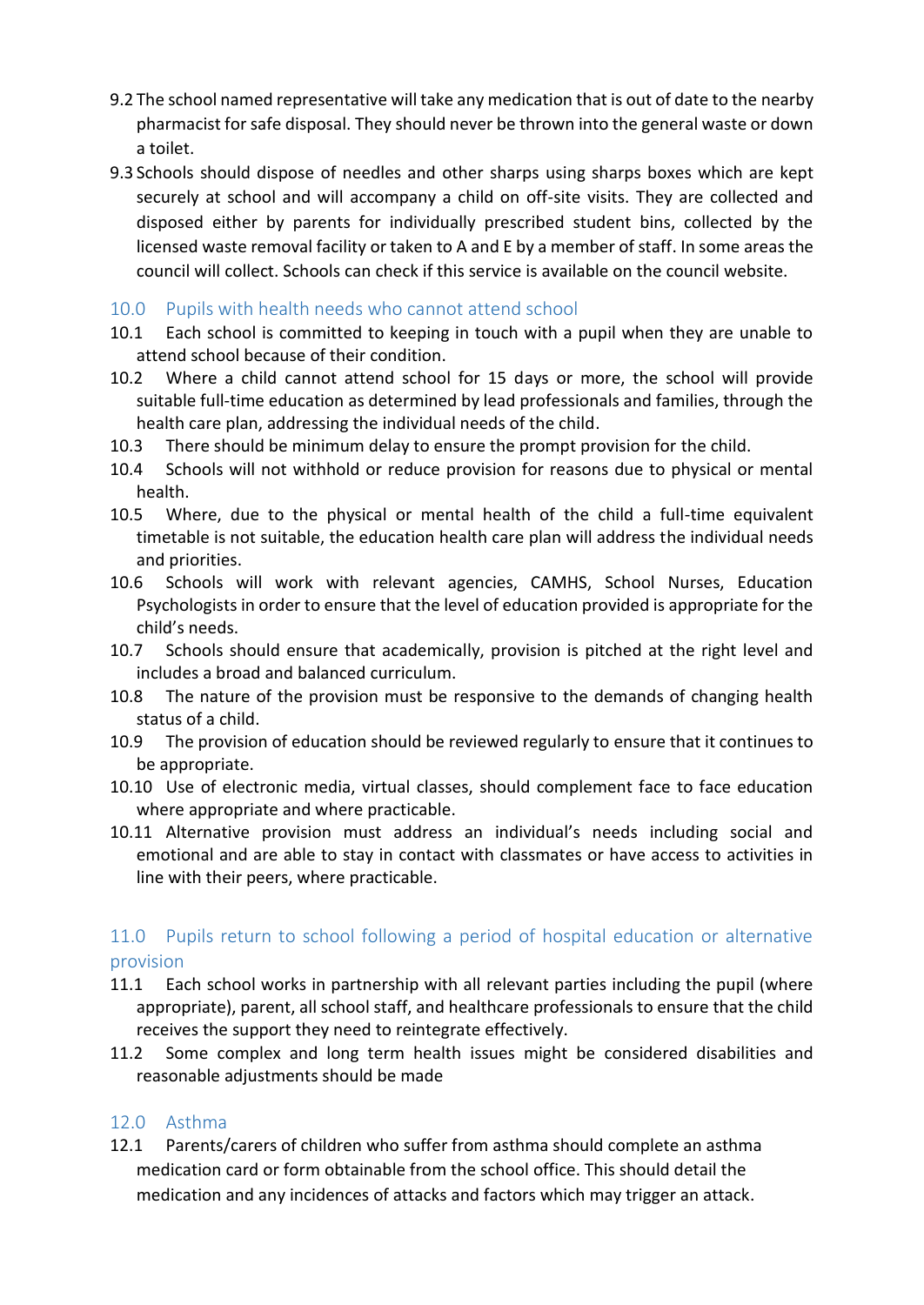- 12.2 It is the responsibility of the parents/carers to provide the school with an up-to date asthma inhaler for their child.
- 12.3 Asthma UK states that asthma is the most common long-term childhood medical condition. One in 10 children in the UK has asthma.
- 12.4 Asthma UK states that asthma is the most common long-term childhood medical condition. One in 10 children in the UK has asthma.
- 12.5 Asthma varies considerably in its severity and can be episodic. Asthma is caused by a reversible narrowing on of the airways to the lungs. It restricts the passage of air both in and out as you breath. The usual symptoms of asthma are:
	- a. Coughing
	- b. Shortness of breath
	- c. Wheezing
	- d. Tightness in the chest
	- e. Difficulty speaking in full sentences
	- These symptoms are rapidly reversable with appropriate medication
- 12.6 There are 2 types of treatment for asthma, Relievers and Preventers: This policy refers only to Relievers as Preventers do not have an immediate effect during an attack.
- 12.7 Reliever inhalers are commonly blue. They give immediate relief by opening up air passages.
- 12.8 Some children use a spacer device to deliver their inhaler. The aerosol in pressed into the spacer and the child breaths slowly and steadily for approximately 10 seconds.
- 12.9 The administration of the inhaler should be on the child's own perception of whether or not they need it.
- 12.10 Possible Triggers:
- 12.10.1 The four key environmental factors that can affect asthma symptoms at school are: Materials, animal fur and hair, grass pollen and sport.
- 12.10.2 The school should as far as possible avoid the use of art and science materials that are potential triggers for asthma.
- 12.10.3 Children with asthma should be encouraged to participate in sport buts teachers need to be mindful that exercise may trigger asthma.
- 12.11 Treating an asthma attack:
- 12.11.1 Children should carry and self-administer their own inhaler devices
- 12.11.2 If an asthmatic pupil becomes breathless, wheezy or starts to cough let them sit in a comfortable position and ensure they have 2 puffs of their normal inhaler.
- 12.11.3 If the student does not have this with them give 2 puffs of their spare or the school's spare inhaler
- 12.11.4 You should stay with the child. The reliever should work within 5-10 minutes.
- 12.11.5 If the symptoms have improved but not disappeared, give 1 puff of the reliever inhaler every minute for 5 minutes and stay with the child.
- 12.12 Treating a severe attack. An attack is severe if:
- 12.12.1 The reliever has no effect after 5-10 minutes
- 12.12.2 The child is distressed and / or unable to talk
- 12.12.3 The child is getting exhausted
- 12.12.4 You have any doubts about the child's condition.
- 12.13 In the case of a severe attack, stay with the child, call 999 and inform them a child is having a severe asthma attack and required immediate attention.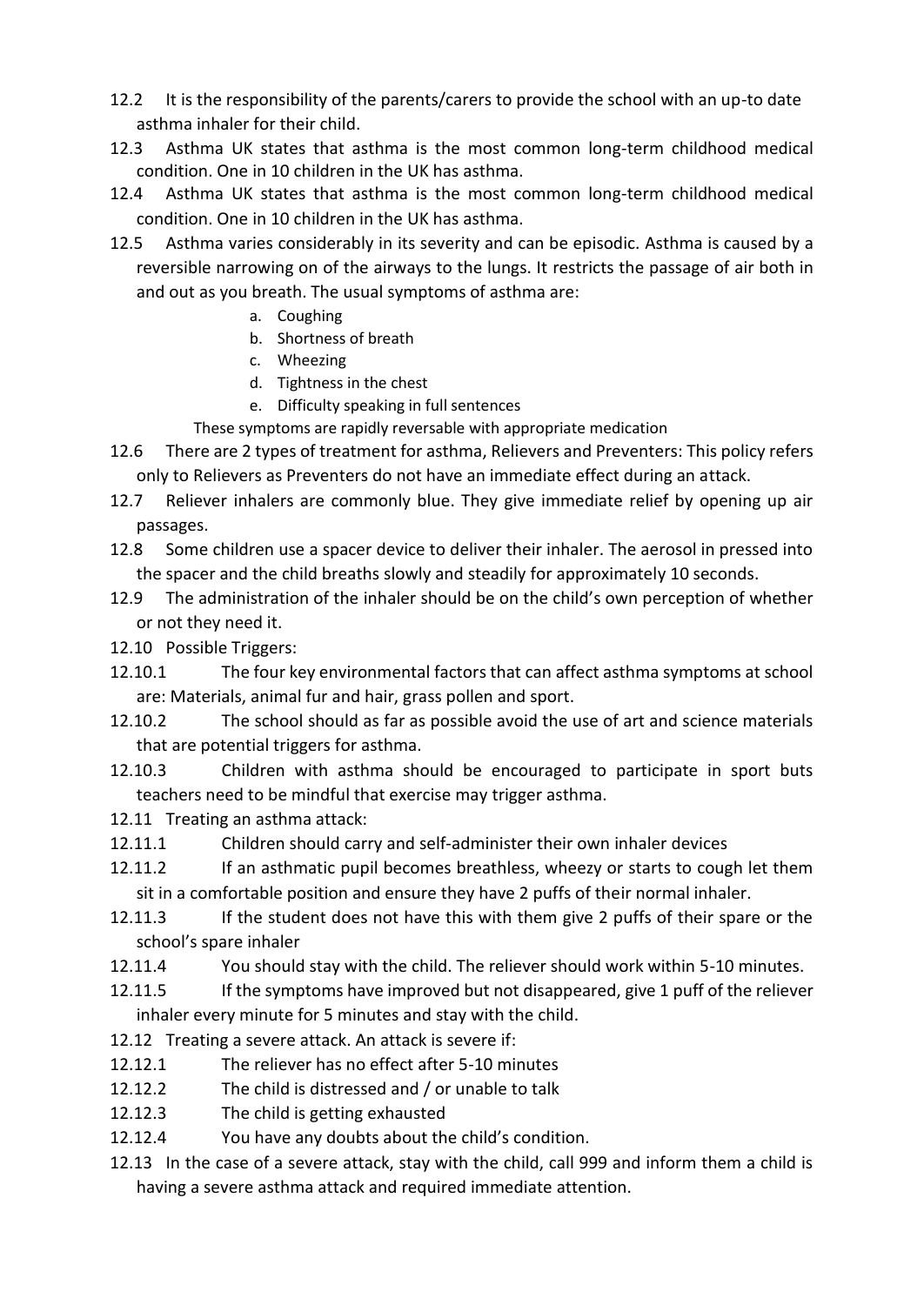- 12.14 Using the child's reliever and spacer device give 1 puff into the spacer. After one minute give another puff. Repeat at not more than 1-minute intervals until the ambulance arrives.
- 12.15 Contact the parents and inform them of what has happened.
- 12.16 In the event of an uncertainty about a child's symptoms being due to asthma TREAT AS FOR ASTHMA.
- 12.17 Training and procedures:
- 12.17.1 The school nurse regularly updates staff on the administering of asthma medication.
- 12.18 Staff/trainee teachers who suffer from asthma should notify HR and their line manager.
- <span id="page-10-2"></span>12.19 Schools will hold spare asthma inhalers for emergency use when a child with asthma cannot access their own. Headteachers must ensure that the most relevant and up-to-date government guidance is adhered to: e.g. Guidance on the use of emergency salbutamol inhalers in schools, in the schools, in the schools, in the schools, in the schools, in the schools, in the schools, [https://assets.publishing.service.gov.uk/government/uploads/system/uploads/attachme](https://assets.publishing.service.gov.uk/government/uploads/system/uploads/attachment_data/file/416468/emergency_inhalers_in_schools.pdf) nt data/file/416468/emergency inhalers in schools.pdf
- 12.20 Parents/carers are required to provide written consent for school to administer medication in an emergency.
- <span id="page-10-0"></span>13.0 Allergies
- 13.1 Allergies should be clearly stated on the data collection sheet which is issued to each child on their admittance to school and updated annually. If a child requires medication, the parent must complete and sign a consent form.
- 13.2 In the case of a possible severe reaction e.g. to nuts, where a child may need an injection, it is the parent's responsibility to ensure that school staff are made aware of this. Staff across all sites will be given training by the school nurse service on the administering of these medications where necessary.
- 13.3 If a child is thought to be suffering from an allergic reaction, a first aider should examine the child and follow the instructions on their individual care plan which is kept with any medication e.g. epi-pen.
- 13.4 Staff/Trainee teachers who suffer from allergies should notify HR.

#### <span id="page-10-1"></span>14.0 Anaphylaxis

- 14.1 Anaphylaxis is a severe allergic reaction requiring immediate medical treatment. The body's immune system over-reacts to the presence of a substance that it perceives to be a threat by producing the antibody IgE. The result is a fall in blood pressure, swelling of blood vessels and difficulty in breathing which can be fatal.
- 14.2 Anaphylaxis can be caused by:
- 14.2.1 Insect stings.
- 14.2.2 Food, particularly nuts, fish and dairy products.
- 14.2.3 Inhaled substances.
- 14.2.4 Injected or absorbed substances.
- 14.2.5 In rare cases, an unknown cause.
- 14.2.6 The allergic reaction is likely to be more severe if there is a history of:
- 14.2.7 Previous or increasingly severe reaction.
- 14.2.8 Asthma.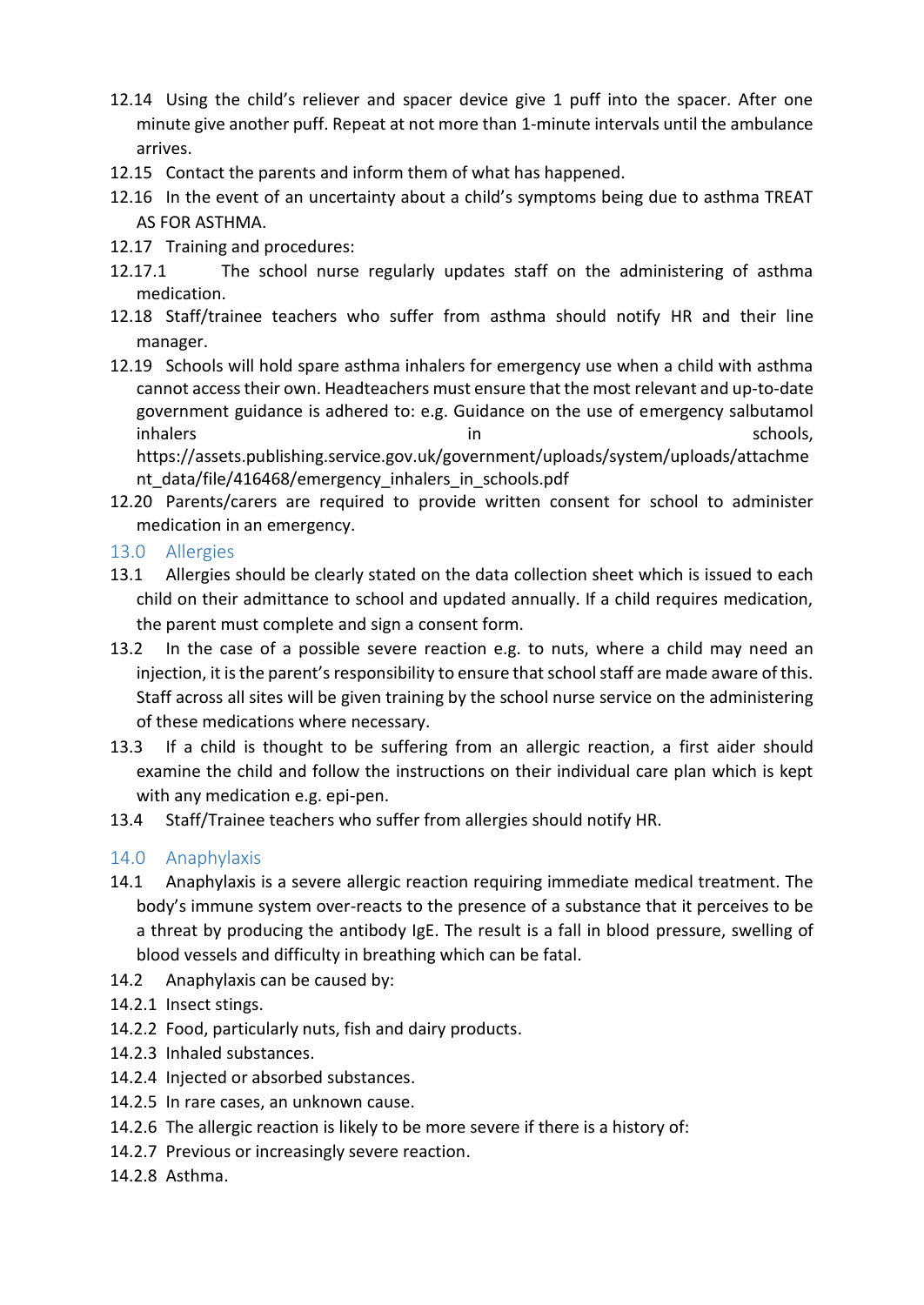- 14.2.9 Treatment with beta-blocker drugs e.g. Propranolol sometimes prescribed for migraine.
- 14.3 When a child has been diagnosed with a severe allergy it is likely they will be prescribed an adrenaline auto-injector (AAI) such as an EpiPen. AAIs contain a measured dose of adrenaline which is injected into the front, upper outer quadrant of the thigh.
- 14.4 Spare AAIs are available in schools. From October 2017 the Human Medicines (Amendment) Regulations 2017 allowed all schools to buy AAI devices without a prescription for emergency use in children who are at risk of anaphylaxis, but whose own device is not available, broken or out of date. Medical and/ or parental consent for this must have been provided for the spare AAI to be administered.
- 14.5 School First Aiders will only administer the spare AAI on a student at risk of anaphylaxis who has not been prescribed an AAI on the instruction of a 999-emergency call handler. Again, medical and parental consent must have been provided.
- 14.6 The school should assist pupils, students, trainee teachers, staff, and visitors in avoiding the allergen and managing the risk of a severe allergic reaction by:
- 14.6.1 Ensuring information about pupils, students and staff with allergies is read and reviewed annually by all school staff especially on-site caterers, first aiders, and those responsible for trips and sporting activities.
- 14.6.2 In school restaurants, avoiding reliance on food containing common allergens such as peanut oil.
- 14.6.3 Ensuring information about common allergens in school meals is made available on request.
- 14.6.4 Regularly checking AAIs have instructions with them and are in date. It is the parents' responsibility to ensure school has an in-date AAI for their child.
- 14.6.5 Providing a storage space for pupil's AAIs & the school spare AAIs (e.g. at Student Services/main office) and the School's First Aider has responsibility for storage.
- 14.6.6 Keeping a register of students who have been prescribed an AAI (or where a doctor has provided a written plan recommending AAIs to be used in the event of anaphylaxis). Each of these students should have an individual health care plan agreed with parents, indicating what the allergen is, signs and symptoms, how to administer the AAI and who has been trained to do so. It should contain written consent from the pupil's parent / legal guardian for use of the spare AAI.

#### <span id="page-11-0"></span>15.0 Anaphylaxis symptoms

- 15.1 Symptoms can vary depending on the allergen and it is important to identify what a child's previous symptoms have been.
- 15.2 Reactions can start within 1- 5 minutes but may take up to 2 hours in the case of some foods. Some children experience an initial mild reaction followed by a severe attack, which may occur up to 6 hours after exposure.

#### 15.3 Mild Symptoms:

- 15.3.1 Burning sensation in mouth.
- 15.3.2 Itchy lips, mouth, throat and eyes.
- 15.3.3 Mild swelling of the lips and skin.
- 15.4 Mild Symptoms Action:
- 15.4.1 Contact first aider and give oral antihistamine if prescribed
- 15.4.2 Observe for further symptoms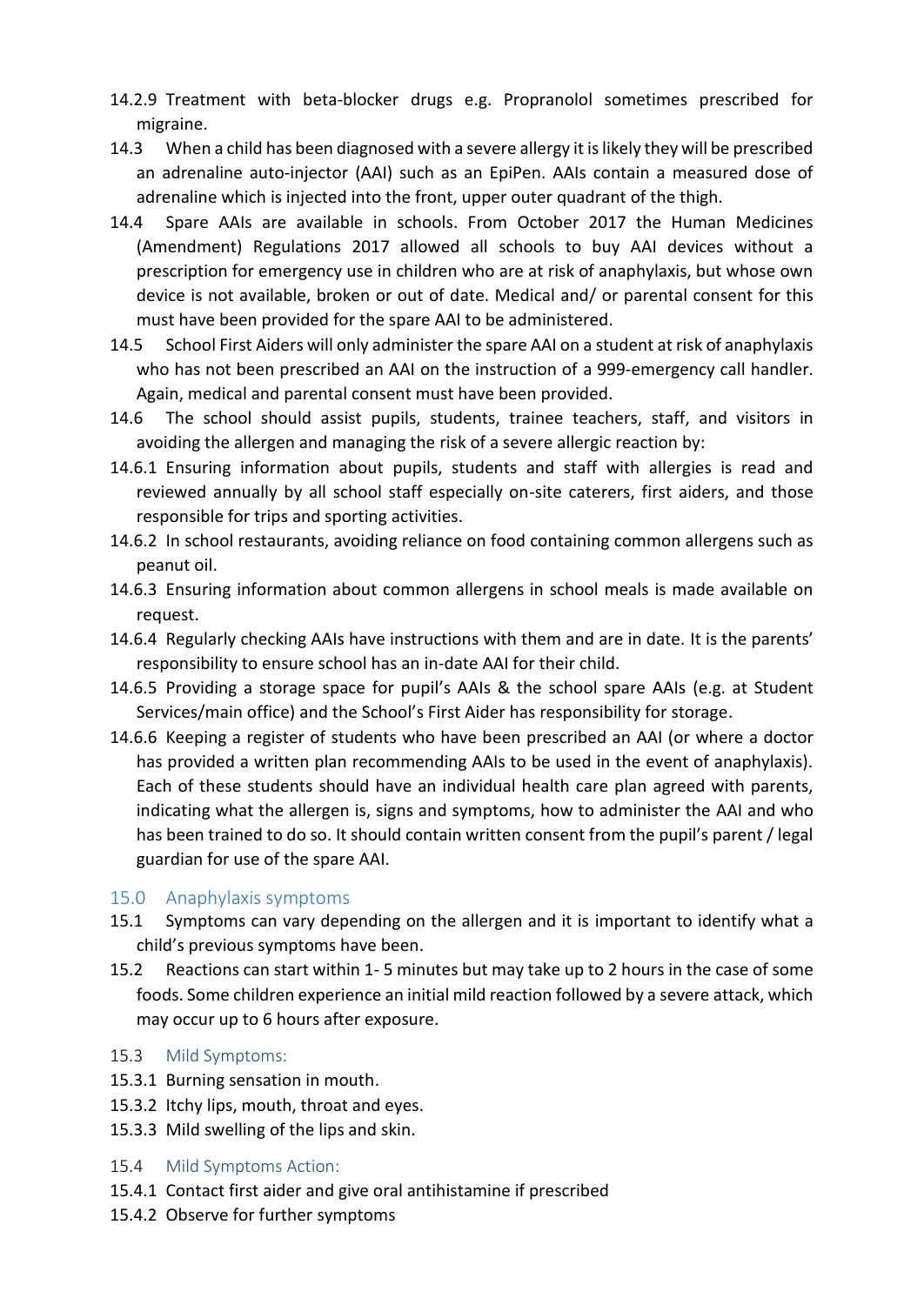- 15.4.3 If symptoms get worse (see severe symptoms) ring 999, state anaphylaxis.
- 15.4.4 Administer AAI as per protocol if symptoms persist.
- 15.5 Moderate Symptoms
- 15.5.1 Coughing/wheezing/hoarseness.
- 15.5.2 Vomiting or diarrhoea.
- 15.5.3 Sweating.
- 15.5.4 Irritability.
- 15.5.5 Pallor /flushed appearance.
- 15.6 Moderate Symptoms action:
- 15.6.1 Contact first aider and give oral antihistamine if prescribed.
- 15.6.2 Give inhaler if there is a cough or wheeze
- 15.6.3 Ring 999, and state anaphylaxis
- 15.6.4 Administer AAI as per protocol if symptoms persist.
- 15.7 Severe Symptoms
- 15.7.1 Mild or moderate symptoms may occur.
- 15.7.2 Swelling of skin, throat and tongue.
- 15.7.3 Severe wheeze.
- 15.7.4 Drowsiness
- 15.7.5 Loss of consciousness.
- 15.7.6 Vomiting (associated with other serve symptoms).
- 15.7.7 Very profuse diarrhoea.
- 15.7.8 The student may only have some of the above symptoms and early action is vital. If in doubt it is better to administer the adrenalin rather than wait and this will not cause the pupil any harm.
- 15.8 Severe symptoms action:
- 15.8.1 Ring 999. state anaphylaxis and send for a school First Aider
- 15.8.2 Administer the AAI as per protocol.
- 15.8.3 If the child is not breathing or without a pulse, commence basic life support.
- 15.8.4 If there is no improvement after 5 minutes administer the second AAI.
- 15.8.5 Contact parents.
- 15.8.6 Even if the pupil recovers they must still go to hospital.

#### <span id="page-12-0"></span>16.0 Administration of AAI

- 16.1 Place the child in a comfortable position and try to keep them still.
- 16.2 Place the black tip of the AAI on to the front upper outer quadrant of the thigh at right angles. The back of the thigh should always be avoided.
- 16.3 Take off the grey safety cap.
- 16.4 Press hard towards the thigh until a click is heard, this triggers the pump action and should be pressed in for a full ten seconds.
- 16.5 Note the time that the AAI was given.
- 16.6 If a second injection is required, it is suggested that the other thigh be used.
- 16.7 Keep the used AAIs in a safe place and give them to the paramedics.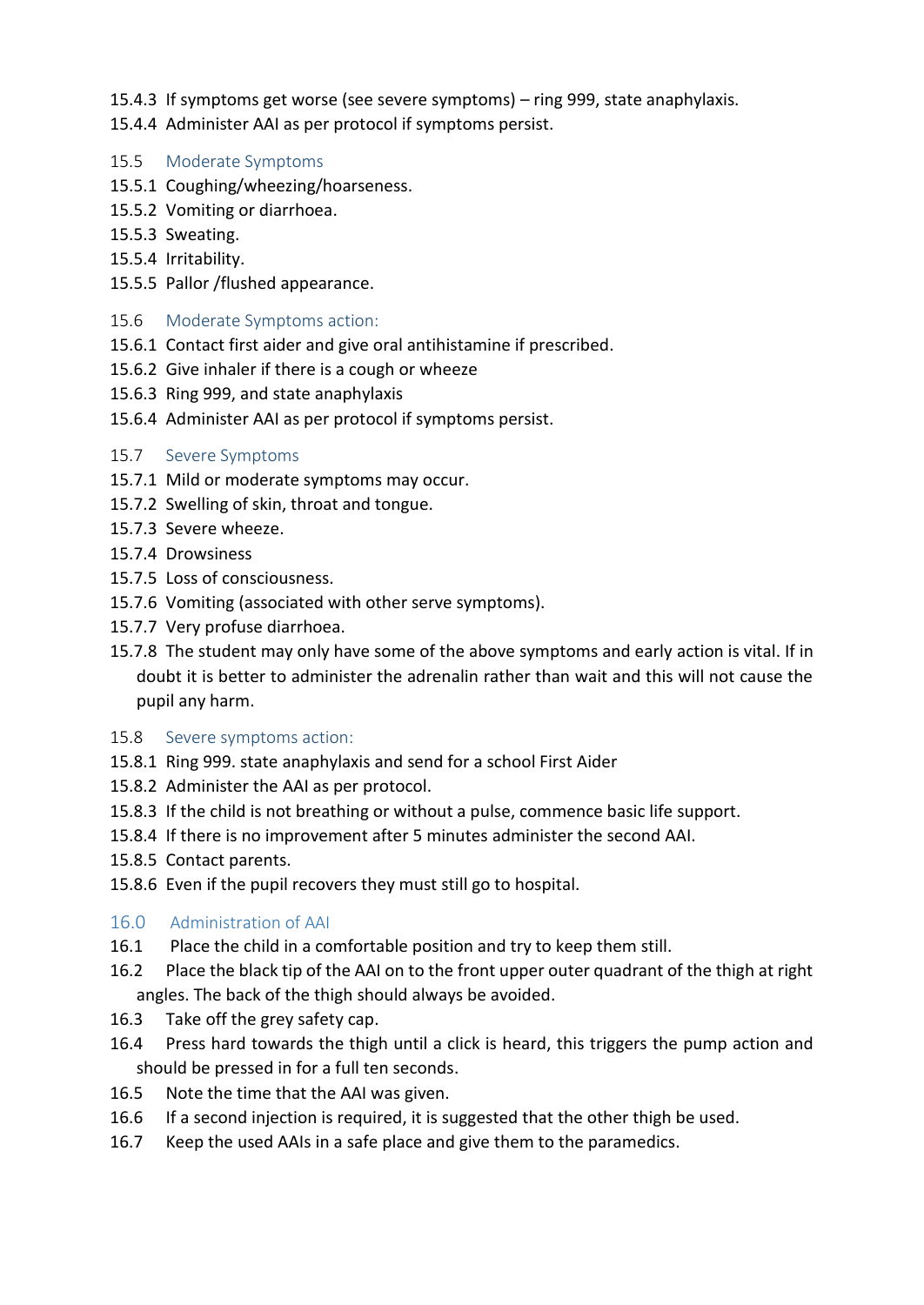#### <span id="page-13-0"></span>17.0 Individual Healthcare Plans

- 17.1 An individual healthcare plan details exactly what care a child needs in school, when they need it and who is going to give it.
- 17.2 The process for developing and individual healthcare plan can be found at [APPENDIX](#page-20-0) 2 – [Process for developing an Individual Healthcare Plan.](#page-20-0)
- 17.3 Individual healthcare plans should also include information on the impact any health condition may have on a child's learning, behaviour or classroom performance.
- 17.4 Individual healthcare plans should be drawn up with input from the child (if appropriate) their parent/carer, relevant school staff and healthcare professionals, ideally a specialist if the child has one.
- 17.5 Schools in the Trust can conclude on whether individual healthcare plans are actioned for other conditions depending on the pupil's requirements.
- 17.6 Each school in the Trust must keep a centralised register of individual healthcare plans and ensure that an identified member of staff has the responsibility for this register.
- 17.7 Individual healthcare plans are regularly reviewed, at least every year or whenever the pupil's needs change. Any permanent changes to the pupil's needs must be documented immediately on the plan and the management information system.
- 17.8 The pupil (where appropriate), parents, specialist nurse (where appropriate) and relevant healthcare services hold a copy of the individual healthcare plan. School staff are made aware of and have access to the individual healthcare plans for the pupils in their care.
- 17.9 The Trust makes sure that the pupil's confidentiality is protected and the schools in the Trust seek permission from parents before sharing any medical information with any other party.
- 17.10 The school will meet with the pupil (where appropriate), parent, specialist nurse (where appropriate) and relevant healthcare services prior to any overnight or extended day visit to discuss and plan for any extra care requirements that may be needed. This is recorded in the pupil's individual healthcare plan which accompanies them on the visit.

#### <span id="page-13-1"></span>18.0 Communication

- 18.1 Staff need to be made aware of the specific medical needs of pupils in their classes through either copies of the individual healthcare plans or information recorded on school management information systems to which staff have access.
- 18.2 It is vital that the information on pupils is kept up to date by the named member of staff in school responsible and any changes reported to staff through school regular communication channels.
- 18.3 Updates of pupils with serious medical conditions should be circulated to all staff half termly or when changes arise.
- 18.4 It is a parental responsibility to inform the school of any changes to pupil's circumstances. Changes must be recorded immediately on individual healthcare plans, on the school management systems and on any medical preparation guidance notes.
- 18.5 Reviews of pupils with significant medical needs and support will be held at regular review meetings.

#### <span id="page-13-2"></span>19.0 Emergencies

19.1 For pupils with an individual healthcare plan, it should clearly define what constitutes an emergency and explain what to do. The plan will accompany a pupil should they need to attend hospital. Parental permission will be sought and recorded in the individual healthcare plan for sharing with emergency care settings. Other pupils in the school should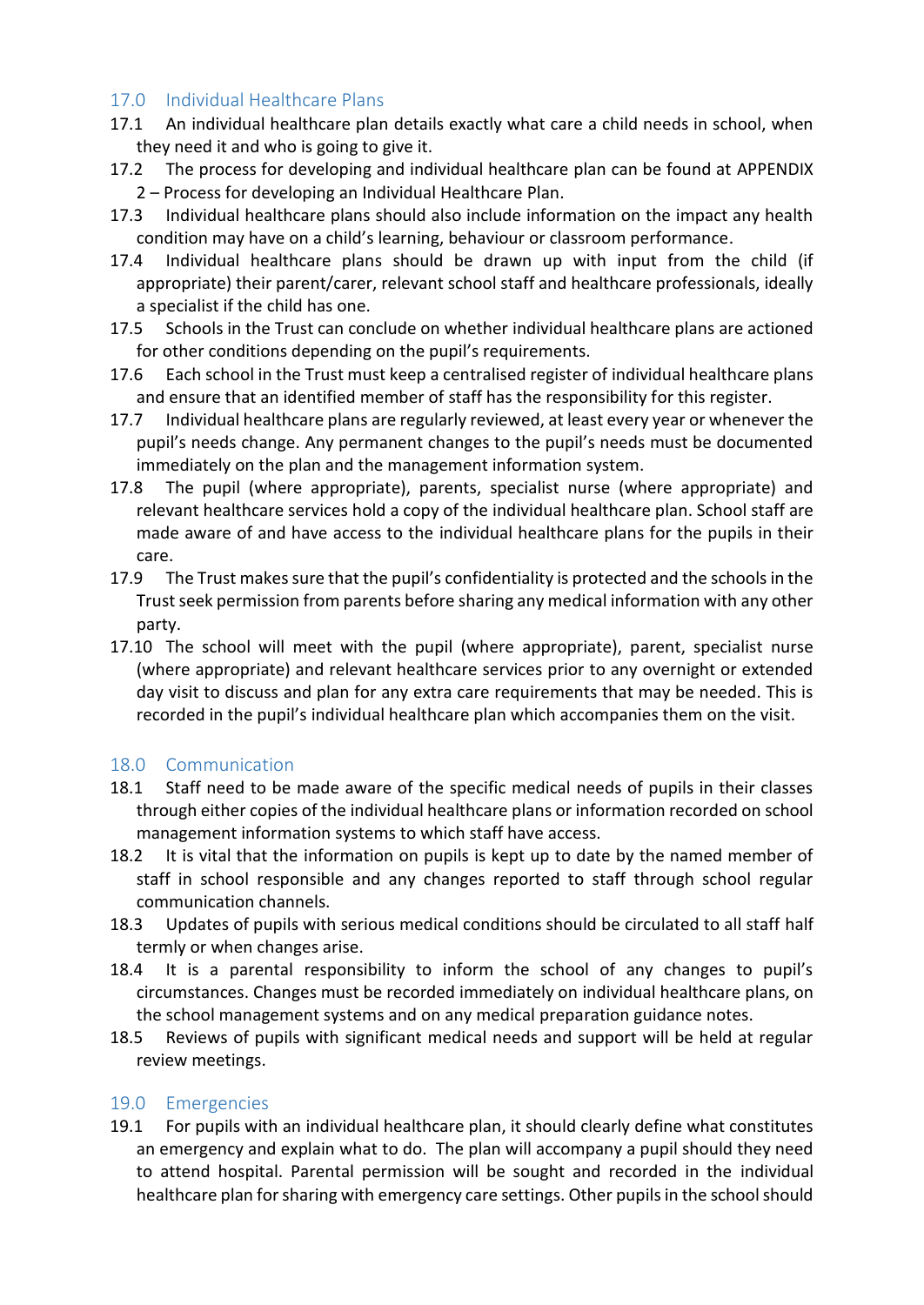know what to do in general terms, such as informing a teacher immediately if they think help is needed.

- 19.2 Emergencies should be treated as far as is possible at school.
- 19.3 An ambulance should be called for emergency situations that cannot be treated at school.
- 19.4 Any medication already taken at school must be recorded and ambulance staff informed.
- 19.5 Parent/carer contacted, if pupil is required to go to hospital parent/carer to meet them there.
- 19.6 Pupil is accompanied in the ambulance by a member of staff, who remains with the pupil until parent/carer arrives.
- 19.7 Accident Form completed as necessary.
- 19.8 Parent/carer contacted for information regarding the pupil's condition.
- 19.9 Staff will follow school procedures if they need to take pupils to hospital in their own car.
- 19.10 Each school reviews all medical emergencies and incidents to see how they could have been avoided, and changes school procedures according to these reviews.
- 19.11 Staff emergencies should be dealt with by a first aider who should seek advice from the HR representative if necessary in relation to any medical condition.

#### <span id="page-14-0"></span>20.0 First Aid

- 20.1 A list of the qualified staff and the date their training expires is kept at the school offices. All sites within the Trust have an appointed person to lead on first aid arrangements. In an emergency however first aid should be provided by whichever qualified staff member is first able to do so.
- 20.2 The main duties of a first aider are to give immediate help to casualties with common illnesses and injuries arising from incidents at school.
- 20.3 When necessary, call an ambulance or other professional medical help
- 20.4 Examples of situations which require the attention of a first aider include:
- 20.4.1 Someone has sustained a bump on the head.
- 20.4.2 Someone has difficulty breathing due to asthma or choking.
- 20.4.3 Excessive bleeding.
- 20.4.4 Eye injuries / stings.
- 20.4.5 Falls resulting in skeletal / muscle injury.

#### 20.5 First Aid risk assessment

20.5.1 Each school's health and safety nominated person should carry out a first aid risk assessment which should be reviewed on a regular basis and by the external health and safety adviser.

#### 20.6 Illness in School

- 20.6.1 In primary schools, if a child is unwell the class teacher (or another staff member who is first aid trained) will assess to see if the child is well enough to continue in school. The staff member or office/nominated person will notify parent/carers if their child is so unwell that they require immediate collection from school.
- 20.6.2 In secondary school, if a student is unwell, they must attend the designated first aid room with a note from their teacher and if necessary, accompanied by an appropriate person. The first aider will assess them and take appropriate action. First aiders in school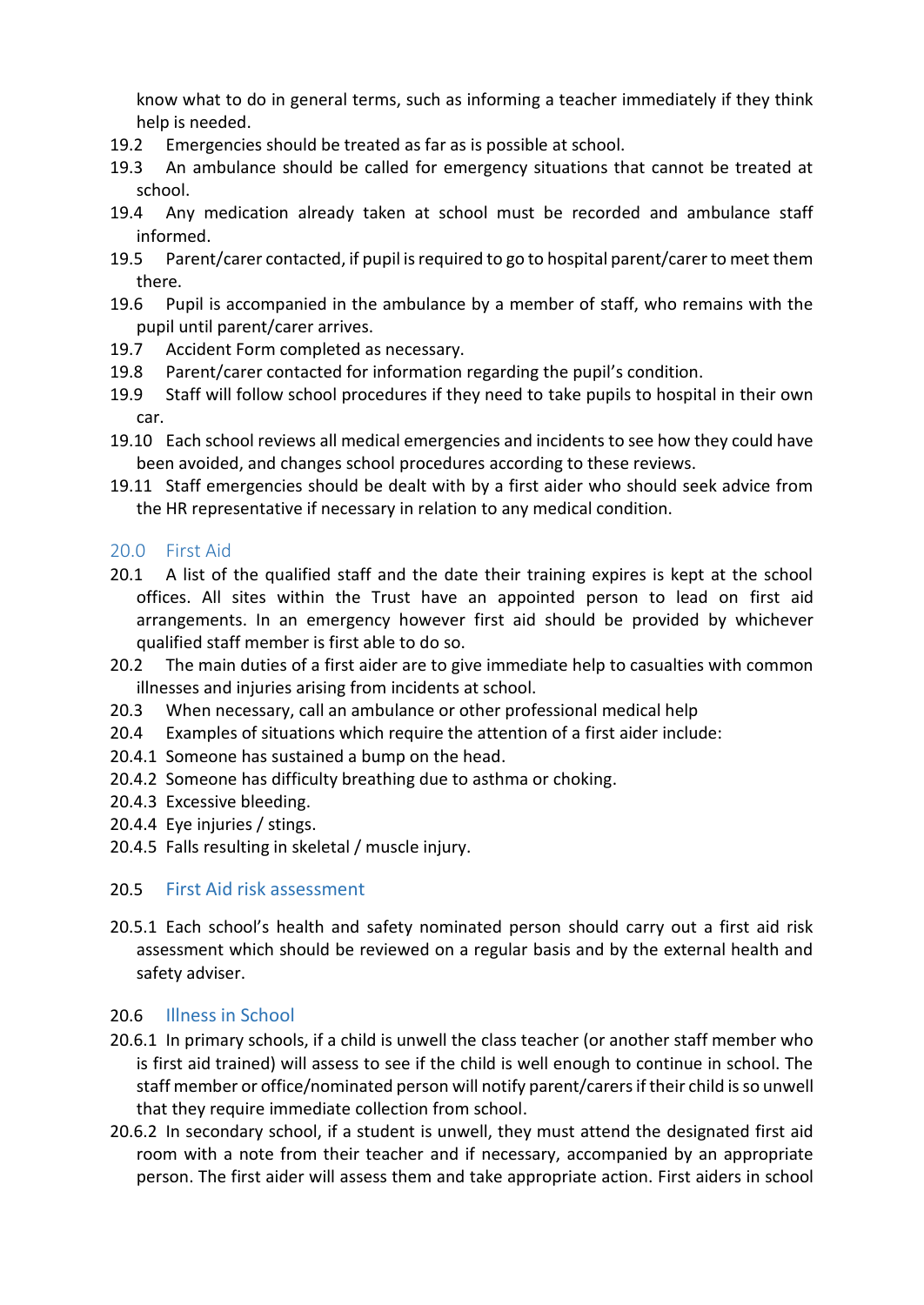cannot diagnose medical conditions but will make an assessment about whether the child should remain in school, contacting parents for advice where necessary.

20.6.3 The first aider will notify parent/carers if their child is so unwell that they require immediate collection from school. Students are not permitted to make this decision - they must not phone or text parent/carers and request to be collected. Parents are permitted to drive onto the school site if they are required to collect their child.

#### 20.7 Minor injuries

- 20.7.1 In primary schools, a child who is injured in a minor capacity e.g. graze on the knee will usually be treated by the nearest first aider.
- 20.7.2 In Secondary school, the First Aider at Student Services will treat the student.
- 20.7.3 Injuries should be cleaned with water and lint. Creams of any kind should not be applied. Bandages and sterile dressings should be used if appropriate after a wound has been cleaned to ensure it stays clean. Lint securely fastened with surgical tape may be used to cover the wound if necessary. Plasters should only be used after checking that the child is not allergic to them.

#### 20.8 Head injuries

- 20.8.1 In cases of bumps to the head these will be cleaned if necessary and a cold compress or ice pack applied to the area.
- 20.8.2 In primary schools, the first aider will check the injury and inform the class teacher. The child will be closely monitored in class and the first aider will send a SLIP home with a letter containing advice for parents to monitor their child for symptoms of a possible serious head injury.
- 20.8.3 In Secondary School, the student will be taken to student services where the first aider will clean the head if necessary and apply a cold compress or ice pack to the area.
- 20.8.4 The first aider will then inform parents by telephone and advise them to keep an eye on their child once they get home from school.

#### 20.9 Emergency Procedures

- 20.9.1 In the case of serious injuries, the injured party should not be moved if there a chance of any head, back or spinal injuries.
- 20.9.2 Assistance from a first aider should be sought as quickly as possible. The emergency should be treated as far as possible in school.
- 20.9.3 If the first aider considers the injury not to be a medical emergency but to require further investigation s/he will contact the parent/ carer to inform them of the injury and to request that they take the child to hospital if appropriate.
- 20.9.4 First aid staff should have access to single use disposable gloves and hand washing facilities and should take care when dealing with blood and other bodily fluids and the safe disposal of dressings or equipment.

#### 20.10 Calling 999

- 20.10.1 The first aider (or nominated person) will call 999 to request the attendance of an ambulance if after assessment it is considered that someone is seriously ill or injured.
- 20.10.2 If the patient is a child, the first aider will contact the parent. If the child is required go to the hospital, the first aider will accompany the child in the ambulance and wait at hospital until the parent arrives.
- 20.10.3 Any medication already taken at school must be recorded and ambulance staff informed and given a copy of the individual health care plan where applicable.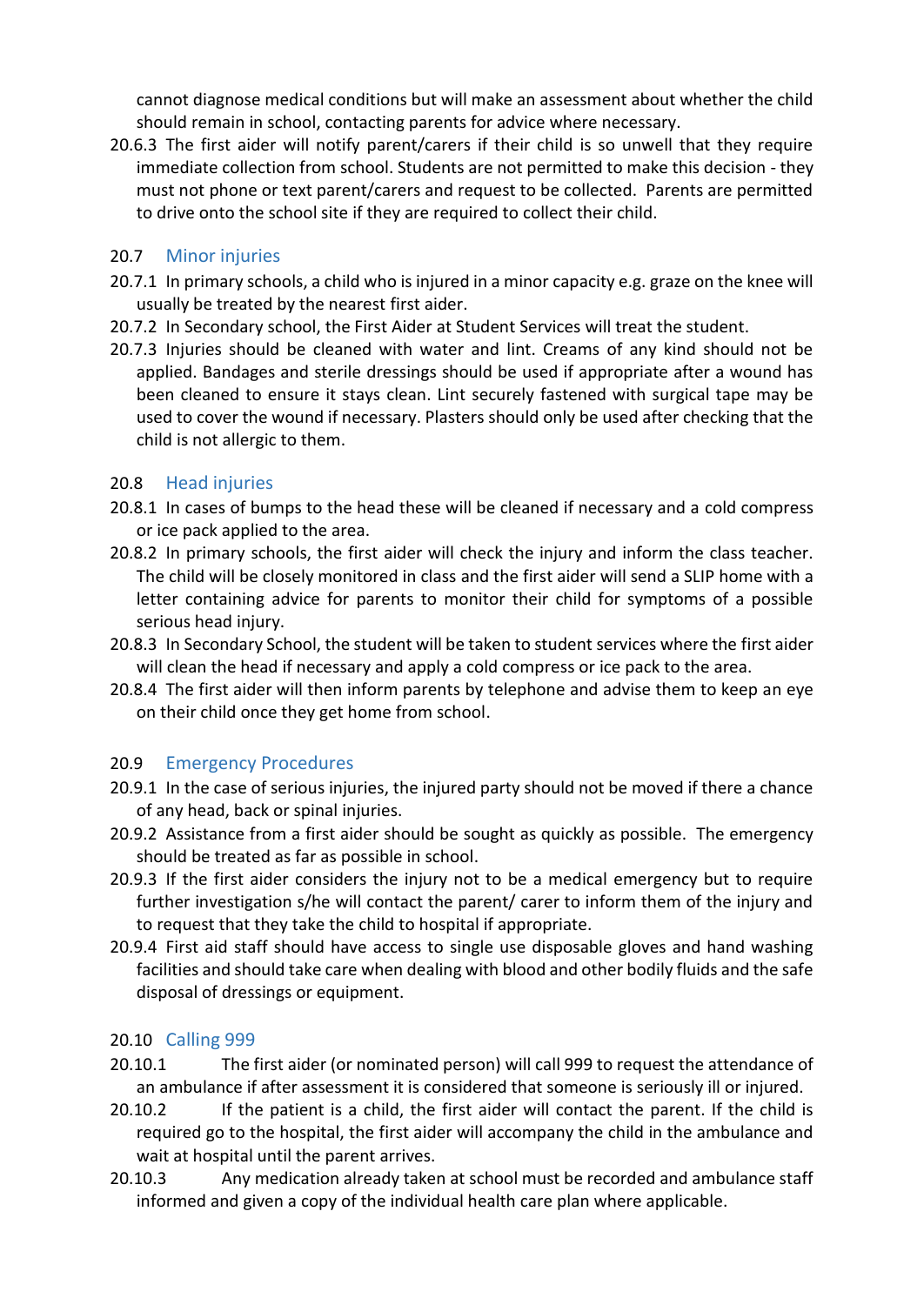#### 20.11 First aid administered to staff

- 20.11.1 The school has a responsibility to provide first aid to all staff. In case of an accident / incident staff should seek first aid from any of the qualified first aiders.
- 20.11.2 The first aider who treats the staff member must record details of the incident using the accident at work forms and must be reported to a the headteacher or nominated line manager e.g. the deputy or a member of the senior leadership team.
- 20.11.3 A nominated person will notify the health and safety support team of relevant incidents/accidents.
- 20.11.4 Some accidents / incidents are required to be reported by law. The headteacher or health and safety nominated person will review the accident / incident and will decide if it needs to be reported via RIDDOR. <http://www.hse.gov.uk/riddor/reportable-incidents.htm> <http://www.hse.gov.uk/riddor/>

#### 20.12 Recording of first aid incidents

- 20.12.1 In primary schools, accidents will be recorded in accident books by a member of staff who witnessed the accident/administered first aid. The staff member will detach the incident slip and send it home with the child. A duplicate copy remains in the book. Accident books must then be returned to their location.
- 20.12.2 In secondary school, the first aider must record all visits to the first aid room and incidents which require medical attention against the students record on SIMS.
- 20.12.3 All accidents in school must be recorded on SIMS/school MIS and logged on an Accident Form. Accident forms will be monitored by the nominated person responsible for health and safety.
- 20.12.4 Some accidents / incidents are required to be reported by law. The headteacher or health and safety nominated person will review the accident / incident and will decide if it needs to be reported via RIDDOR. <http://www.hse.gov.uk/riddor/reportable-incidents.htm> <http://www.hse.gov.uk/riddor/>

#### 20.13 First Aid Supplies

- 20.13.1 Each school will ensure a sufficient quantity of, and appropriate locations for, boxes for the storage of first aid materials and equipment. Where possible these are wall mounted and/or out of the reach of pupils. Their position is clearly visible for all staff and visitors including supply staff.
- 20.13.2 The headteacher will nominate a first aider who will be responsible for keeping stock up to date. Schools should regularly (as determined by their risk assessment) ensure that items that require replenishing or that have expired be re-ordered. Care should be taken to discard items safely after an expiry date has passed.
- 20.13.3 Headteachers may choose to stock emergency inhalers, see section [12.19](#page-10-2)
- 20.13.4 There are also defibrillators in accessible locations on all school sites.

#### <span id="page-16-0"></span>21.0 Trips and visits

- 21.1 The appropriate medication and associated individual healthcare plans will be taken on school trips. This will be carried by a designated member of staff. The same procedures and responsibilities apply as on the school premises.
- 21.2 Each school will carry out risk assessment before any out-of-school visit, including work experience and educational placements. The needs of pupils with medical conditions will be considered during this process and plans will be put in place for any additional medication, equipment or support that may be required.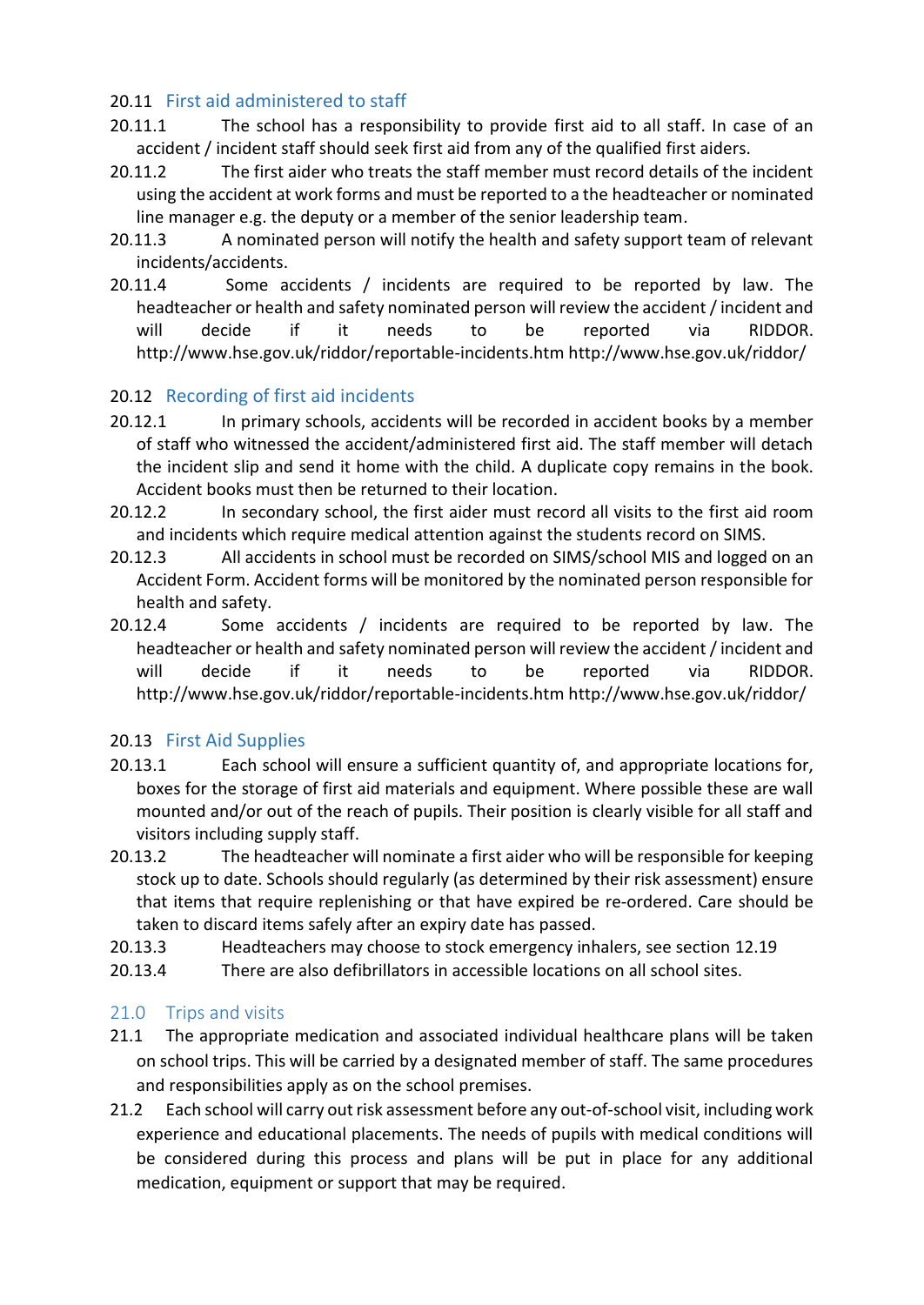- 21.3 Each school will consider the needs of pupils with medical conditions to ensure their involvement in structured and unstructured activities, extended school activities and residential visits.
- 21.4 School trips are accompanied by staff who are first aid trained and have specific training to support children with serious medical conditions who are participating in the trip (e.g. asthma & severe allergies) where appropriate.
- 21.5 First aid kits will be taken on trips unless the EVC risk assessment specifies alternative arrangements. The kit may need to include spare medication for students with serious medical conditions (e.g. adrenaline auto-injector, inhaler).
- 21.6 An overall risk assessment will be done for each trip and a specific risk assessment will be completed for any student where there is heightened risk for example due to a physical or mental health condition.

#### <span id="page-17-0"></span>22.0 School environment and physical activities

- 22.1 The Trust is committed to providing a physical environment accessible to pupils with medical conditions and pupils are consulted to ensure this accessibility. The Trust is also committed to an accessible physical environment for out-of-school activities.
- 22.2 All staff are aware of the potential social problems that pupils with medical conditions may experience and use this knowledge, alongside the relevant school's Anti-Bullying Policy, to help prevent and deal with any problems. They use opportunities in lessons to raise awareness of medical conditions to help promote a positive environment.
- 22.3 Each school understands the importance of all pupils taking part in physical activity and that all relevant staff make appropriate adjustments to physical activity sessions to make sure they are accessible to all pupils. This includes out-of-school clubs and team sports.
- 22.4 All relevant staff are aware that pupils should not be forced to take part in activities if they are unwell. They should also be aware of pupils who have been advised to avoid/take special precautions during activity, and the potential triggers for a pupil's medical condition when exercising and how to minimise these.
- 22.5 Each school makes sure that pupils have the appropriate medication/equipment/food with them during physical activity.
- 22.6 All school staff understand that frequent absences, or symptoms, such as limited concentration and frequent tiredness, may be due to a pupil's medical condition. Schools will not disadvantage pupils for their attendance if their absences relate to their medical condition.
- 22.7 Each school will refer pupils with medical conditions who below target to the Special Educational Needs Advisor who will liaise with the pupil (where appropriate), parent and the pupil's healthcare professional.

#### <span id="page-17-1"></span>23.0 Home to School Transport

23.1 The responsibility for home to school transport sits with the Local Authority. Schools should consider notifying the Local Authority of individual healthcare plans for pupils with life-threatening conditions and/or to put in place a specific transport healthcare plan for a pupil.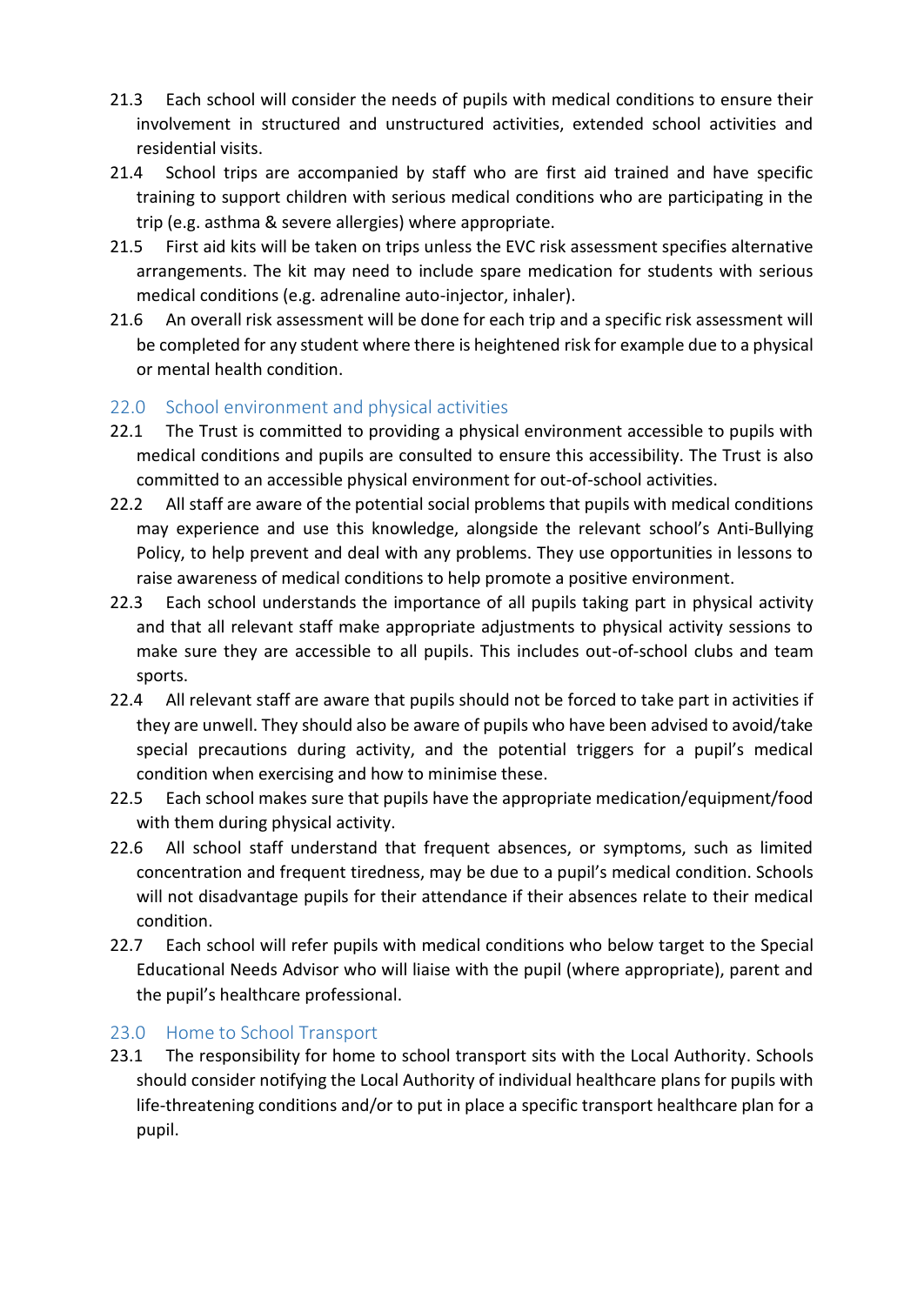#### <span id="page-18-0"></span>24.0 Unacceptable Practice

- 24.1 Although school staff should use their discretion and judge each case on its merits with reference to the child's individual healthcare plan, it is not generally acceptable practice to:
- 24.1.1 prevent children from easily accessing their inhalers and medication and administering their medication when and where necessary;
- 24.1.2 assume that every child with the same condition requires the same treatment;
- 24.1.3 ignore the views of the child or their parents; or ignore medical evidence or opinion (although this may be challenged);
- 24.1.4 send children with medical conditions home frequently for reasons associated with their medical condition or prevent them from staying for normal school activities, including lunch, unless this is specified in their individual healthcare plans;
- 24.1.5 if the child becomes ill, send them to the school office or medical room unaccompanied or with someone unsuitable;
- 24.1.6 penalise children for their attendance record if their absences are related to their medical condition, e.g. hospital appointments;
- 24.1.7 prevent pupils from drinking, eating or taking toilet or other breaks whenever they need to in order to manage their medical condition effectively;
- 24.1.8 require parents, or otherwise make them feel obliged, to attend school to administer medication or provide medical support to their child, including with toileting issues. No parent should have to give up working because the school is failing to support their child's medical needs; or
- 24.1.9 prevent children from participating or create unnecessary barriers to children participating in any aspect of school life, including school trips, e.g. by requiring parents to accompany the child.

#### <span id="page-18-1"></span>25.0 Complaints

25.1.1 Should parents or pupils be dissatisfied with the support provided they should discuss their concerns directly with the school. If for whatever reason this does not resolve the issue, they may make a formal complaint via the Trust's Complaints Policy.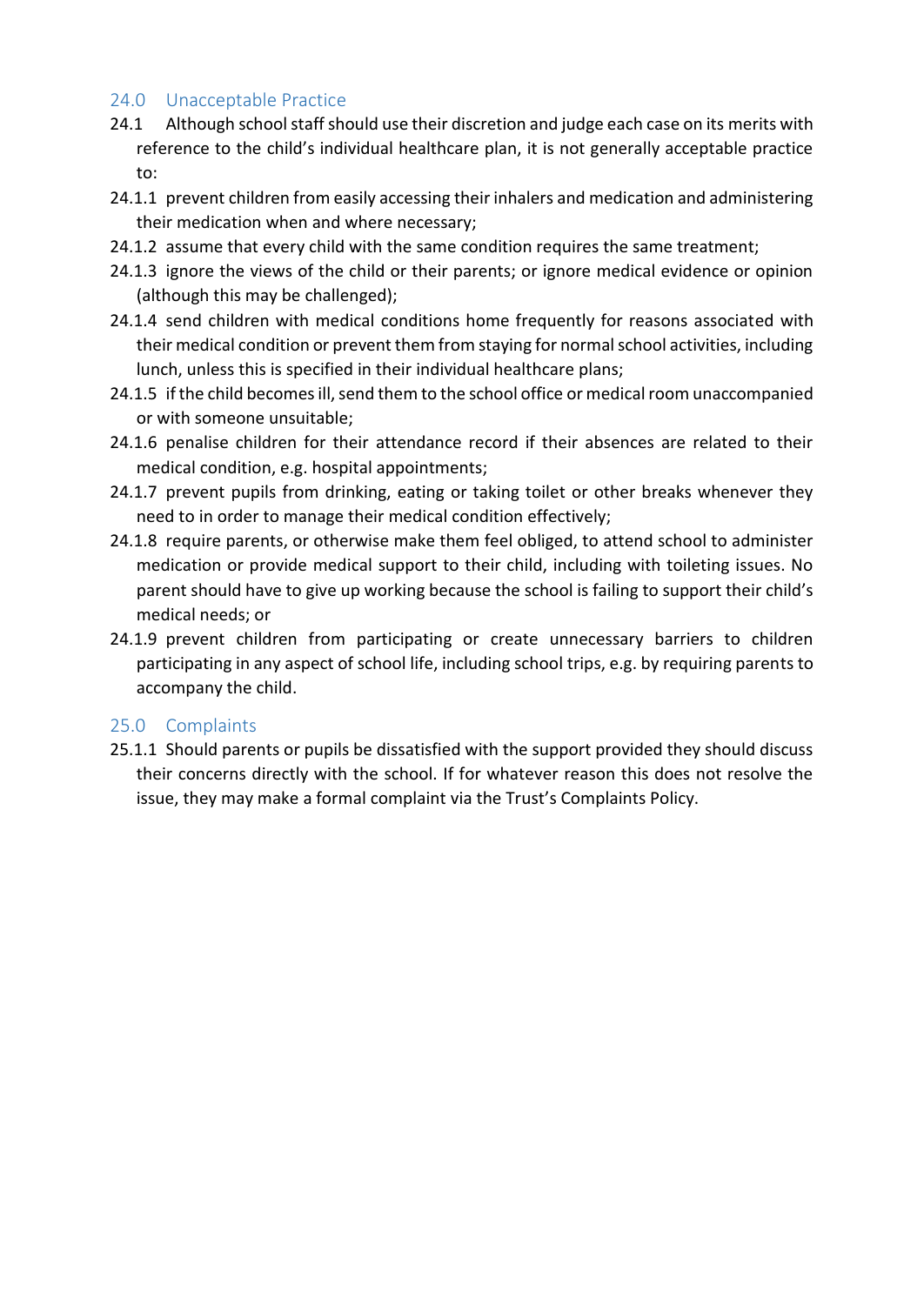### <span id="page-19-0"></span>APPENDIX 1 - Common Medical Problems and Medication Guidance

| <b>Medical</b><br>Problem | <b>Medication</b>                     | Reason                                                                    | Kept in<br><b>School</b> | <b>Guidance</b>                                                                                                                                                                                                                                                                                                                                                                                                                                                                                                                                               |
|---------------------------|---------------------------------------|---------------------------------------------------------------------------|--------------------------|---------------------------------------------------------------------------------------------------------------------------------------------------------------------------------------------------------------------------------------------------------------------------------------------------------------------------------------------------------------------------------------------------------------------------------------------------------------------------------------------------------------------------------------------------------------|
| Anaphylaxis               | Adrenaline<br>auto-<br>injectors      | Emergency<br>medication for<br>exposure<br>to<br>allergens.               | <b>YES</b>               | Cannot be locked away, kept within easy access<br>for pupils. Must be given to ambulance staff<br>when used in an emergency. Individual<br>healthcare plan to be completed to include<br>parental consent                                                                                                                                                                                                                                                                                                                                                     |
| Asthma                    | Relievers                             | Emergency<br>medication for<br>asthma attacks                             | <b>YES</b>               | Cannot be locked away, kept within easy access<br>for pupils. Individual healthcare plan to be<br>completed to include parental consent                                                                                                                                                                                                                                                                                                                                                                                                                       |
| Epilepsy                  | Various<br>types                      | Emergency<br>medication for<br>relieving<br>or<br>controlling<br>seizures | <b>YES</b>               | Where the agreement is for school to administer<br>and store the drugs, training must be given to<br>relevant staff and drugs must be kept very<br>securely and locked away. Needs emergency<br>instructions to be kept with medication.<br>Individual healthcare plan to be completed to<br>include parental consent                                                                                                                                                                                                                                         |
| <b>Diabetes</b>           | Insulin<br>blood<br>test<br>equipment | Ongoing<br>medication<br>and<br>control<br>required                       | <b>YES</b>               | Advances in diabetes medication mean that<br>most, if not all, secondary students with diabetes<br>now carry their own medication on their person<br>via automatic pumps and monitors. However<br>where the school is required to store medication,<br>it must be kept securely locked away. Needs<br>emergency instructions to be kept with<br>medication. Individual healthcare plan to be<br>completed to include parental consent. Any<br>supplies to treat hypos should be provided and<br>restocked by parents and accessible to students<br>on request |
| General<br>Pain           | Painkillers                           | May<br>be<br>prescribed for<br>illnesses<br>and<br>injuries.              | <b>YES</b>               | Consider whether pupil is in too much pain to<br>attend. Otherwise parents to ensure that<br>medication is taken outside of school where<br>possible. A single dose of medication should be<br>stored away at school, for the length of the<br>Parents confirm medication<br>prescription.<br>storage requirements and individual healthcare<br>plan if medication is to be administered                                                                                                                                                                      |
| Infection                 | Antibiotics                           | Short<br>term<br>illness.                                                 | <b>YES</b>               | Parents should consult a doctor as to when pupils<br>can safely come back to school. Most antibiotics<br>can be taken outside school hours.<br>If parents request for medication to be kept at<br>school be aware that most antibiotic syrups<br>require cold storage. Parents should give their<br>written consent, confirm medication storage<br>requirements and individual healthcare plan<br>where appropriate, if medication is to be<br>administered.                                                                                                  |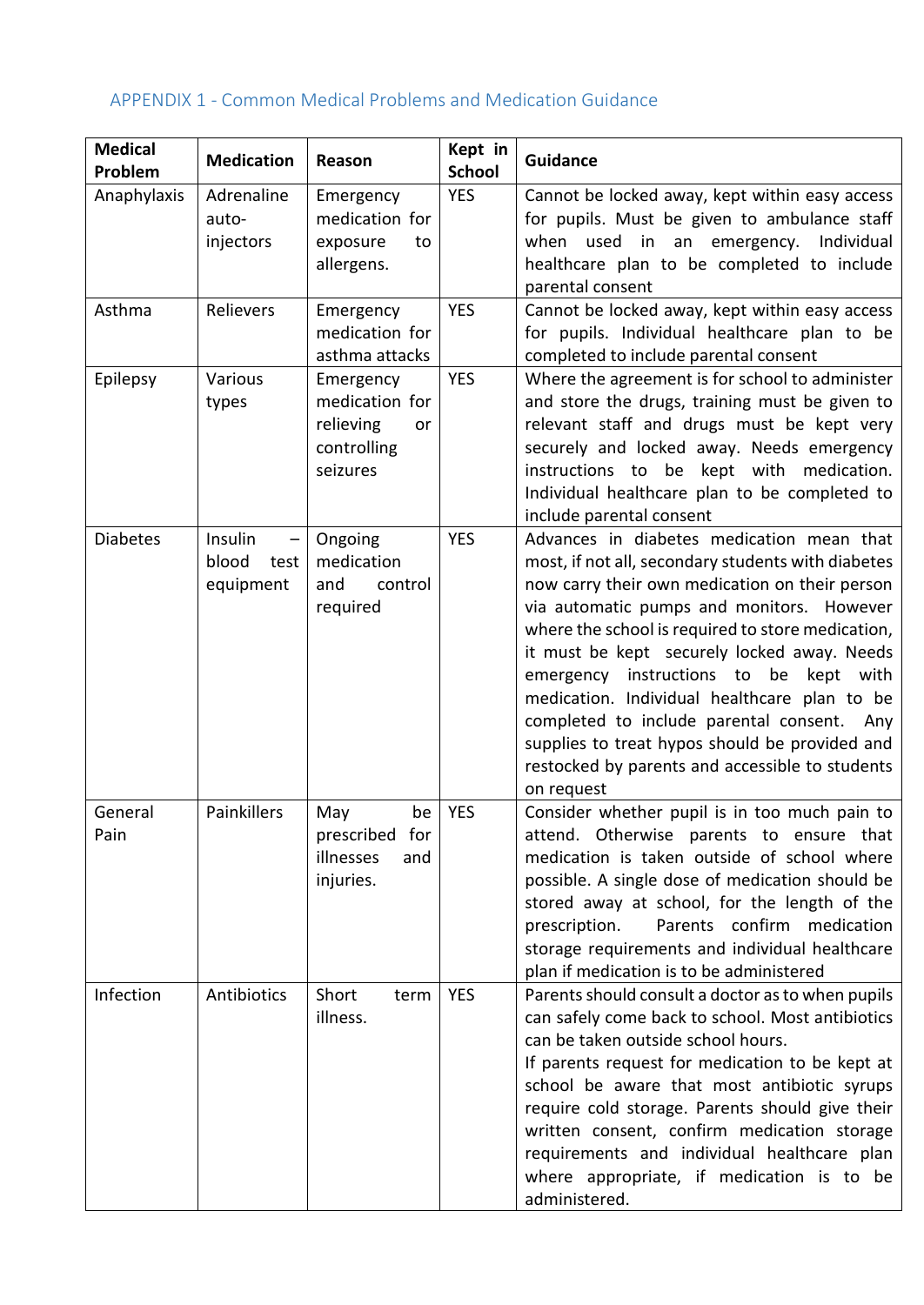| Migraine | Painkillers,<br>migraine<br>tablets | To be taken at   YES<br>the first sign of $ $<br>a migraine. | This may be reviewed if migraines begin to cause<br>serious attendance or standards problems for a<br>particular child. Parents confirm medication<br>storage requirements and individual healthcare |  |
|----------|-------------------------------------|--------------------------------------------------------------|------------------------------------------------------------------------------------------------------------------------------------------------------------------------------------------------------|--|
|          |                                     |                                                              | plan if medication is to be administered                                                                                                                                                             |  |

<span id="page-20-0"></span>APPENDIX 2 – Process for developing an Individual Healthcare Plan

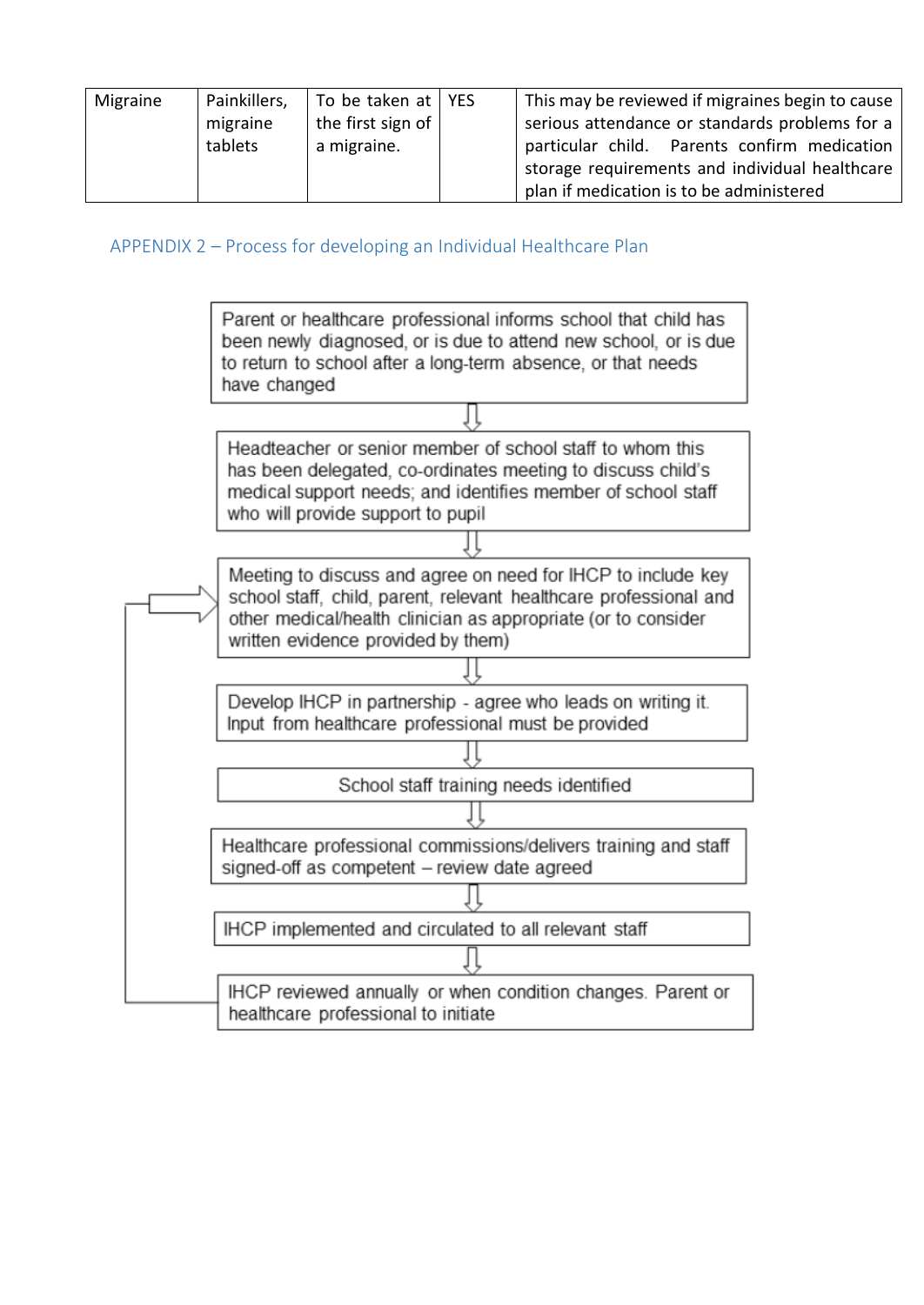#### <span id="page-21-0"></span>APPENDIX 3 - Cranmer Education Trust Individual Healthcare Plan

School will not give your child medicine unless you complete and sign this form

Once the designated member of staff is satisfied that the school is able to support your child in the administration of his/her medication you will be sent a signed copy of this form

All medicines must be in the original container as dispensed by the pharmacy

| Name of school/setting         |  |
|--------------------------------|--|
| Child's name                   |  |
| Group/class/form               |  |
| Date of birth                  |  |
| Child's address                |  |
| Medical diagnosis or condition |  |
| Date                           |  |
| Review date                    |  |

#### **Family Contact Information**

| Contact 1 Name        |  |
|-----------------------|--|
| Relationship to child |  |
| Phone no. (work)      |  |
| (home)                |  |
| (mobile)              |  |
|                       |  |
| Contact 2 Name        |  |
| Relationship to child |  |
| Phone no. (work)      |  |
| (home)                |  |
| (mobile)              |  |
|                       |  |

| <b>Clinic/Hospital Contact</b> |  |  |  |
|--------------------------------|--|--|--|
| Name                           |  |  |  |
| Phone no.                      |  |  |  |

#### **G.P.**

Name

Phone no.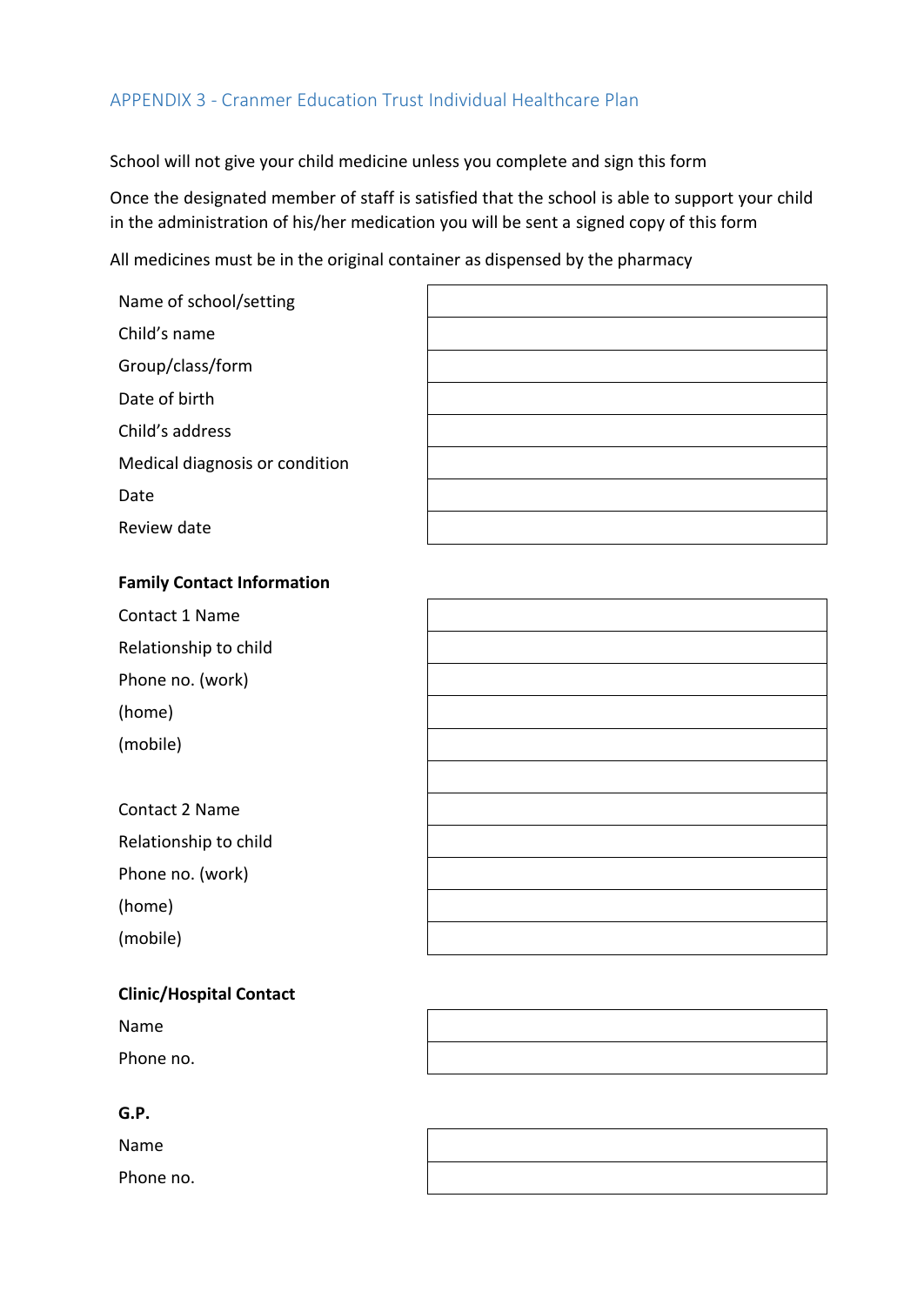Person responsible for providing support in school

#### **Description of pupil's medical needs**

Give details of child's symptoms, triggers, signs, treatments, facilities, equipment or devices, environmental issues etc

#### **Medication**

| Name of medication (as described on the<br>container)                             |  |
|-----------------------------------------------------------------------------------|--|
| Period of medication                                                              |  |
| Frequency of Dosage/ Level of dosage                                              |  |
| Side effects, contra-indications after care                                       |  |
| Administration - method of administration                                         |  |
| Administration - Administered by/self-<br>administration with/without supervision |  |

#### Daily care requirements

Specific support for the pupil's educational, social and emotional needs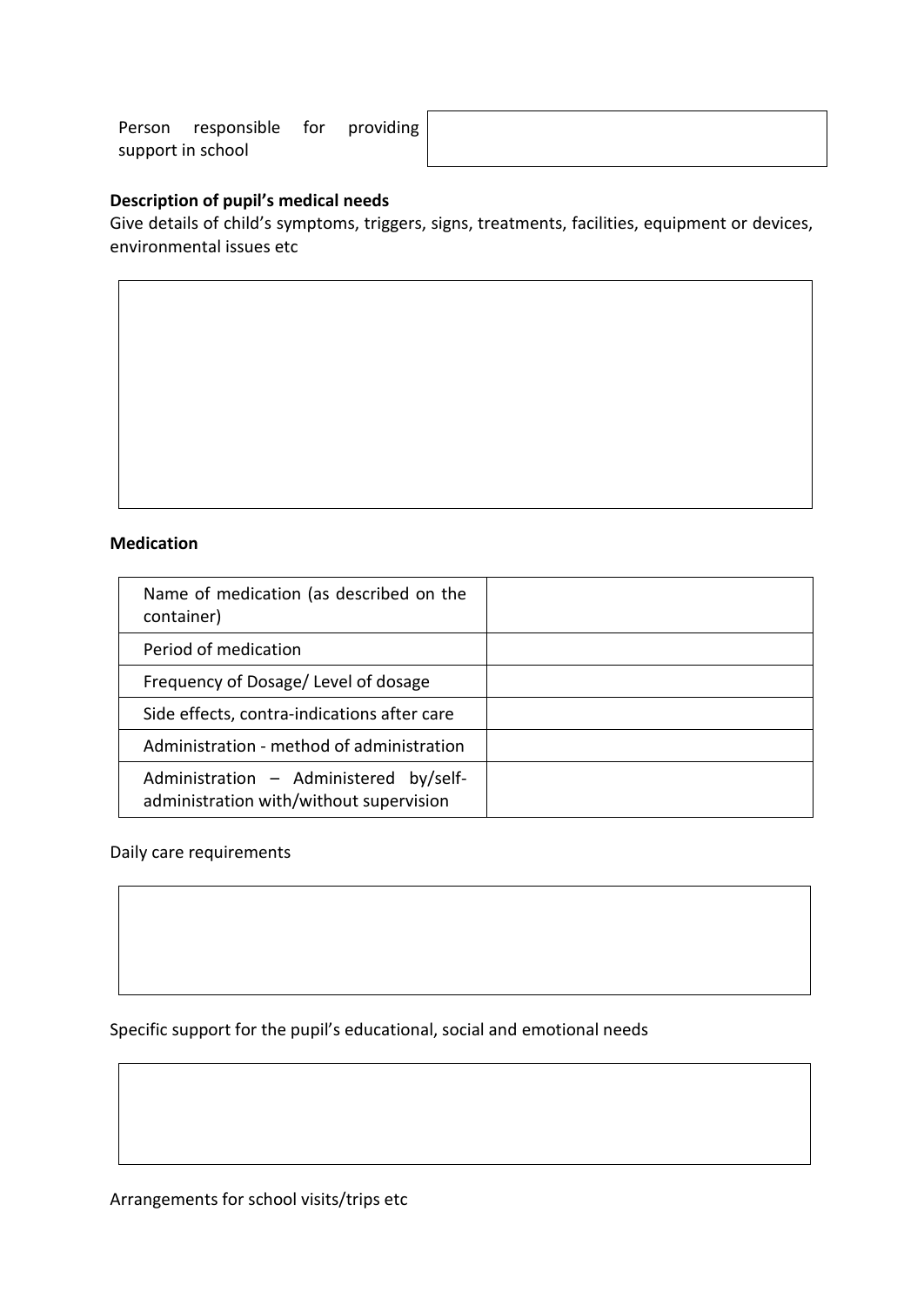#### **Emergency procedures**

| Describe what constitutes an emergency,<br>and the action to take if this occurs   |  |
|------------------------------------------------------------------------------------|--|
| Who is responsible in an emergency (state<br>if different for off-site activities) |  |
| Emergency contact details if different<br>from the contact details above           |  |

#### Staff training needed/undertaken – who, what, when

#### Other information

#### **Administration**

| Persons involved in development of the<br>plan |  |
|------------------------------------------------|--|
| Date plan implemented/reviewed                 |  |

The above information is, to the best of my knowledge, accurate at the time of writing and I give consent for school staff to administer medicine in accordance with the Trust policy. I will inform the school immediately if there is any change in dosage or frequency of the medication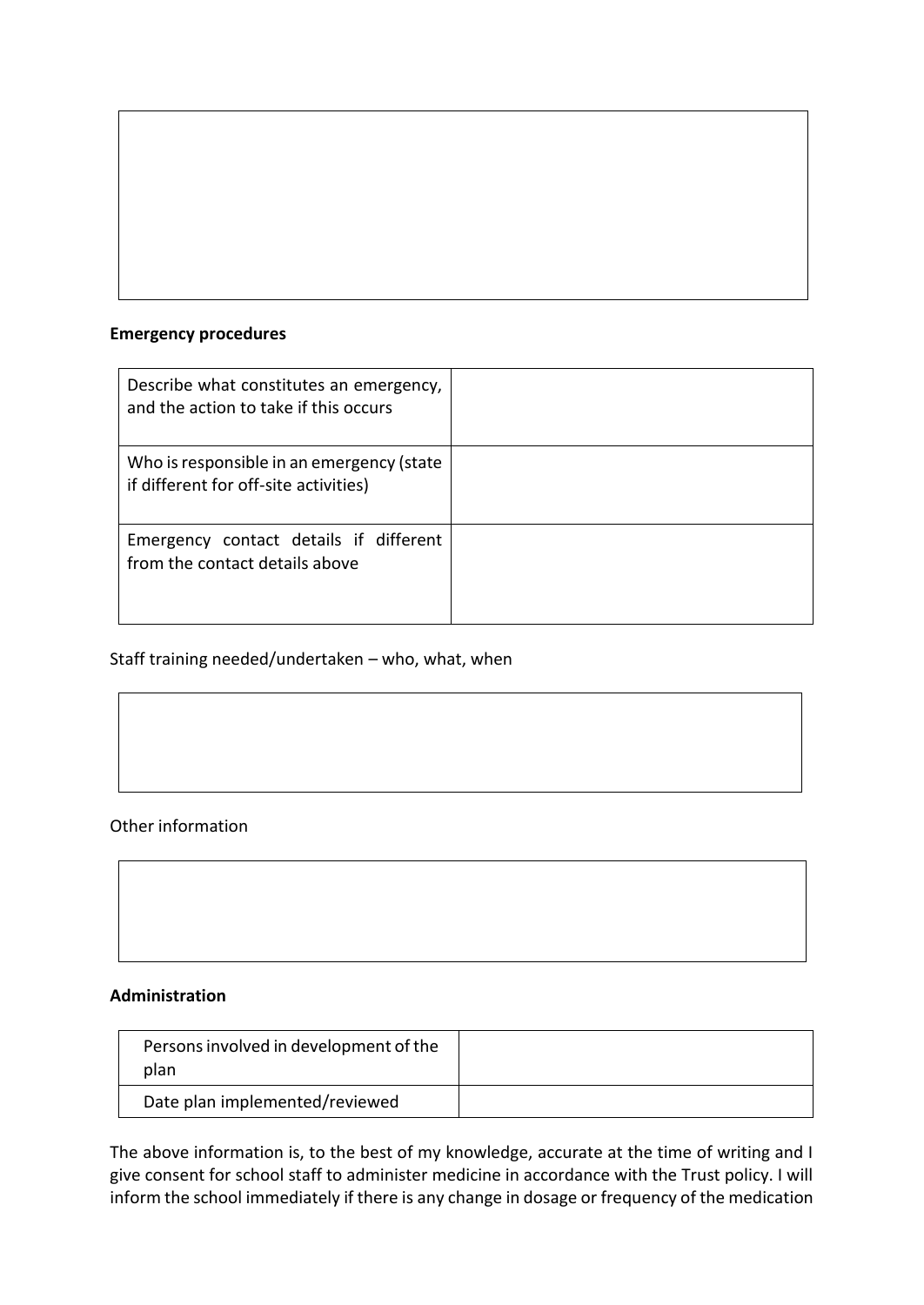or if the medicine is stopped. I understand and accept that administering my child's medication is a service which the school is not obliged to undertake.

| Confirmation of the Designated Persons agreement to administer medication                                                                             |
|-------------------------------------------------------------------------------------------------------------------------------------------------------|
| I agree that the school will administer medication as supplied by the parent / carer of<br>in accordance with the instructions detailed on this form. |
|                                                                                                                                                       |
| Position: _______________________________                                                                                                             |
|                                                                                                                                                       |
| School:                                                                                                                                               |
| Pupils name:                                                                                                                                          |
| Name of medication (as described on the container)                                                                                                    |
| Period of medication                                                                                                                                  |
| Frequency of Dosage/Level of dosage                                                                                                                   |
| Administration - method of administration                                                                                                             |
| Administration - Administered by/self-administration with/without supervision                                                                         |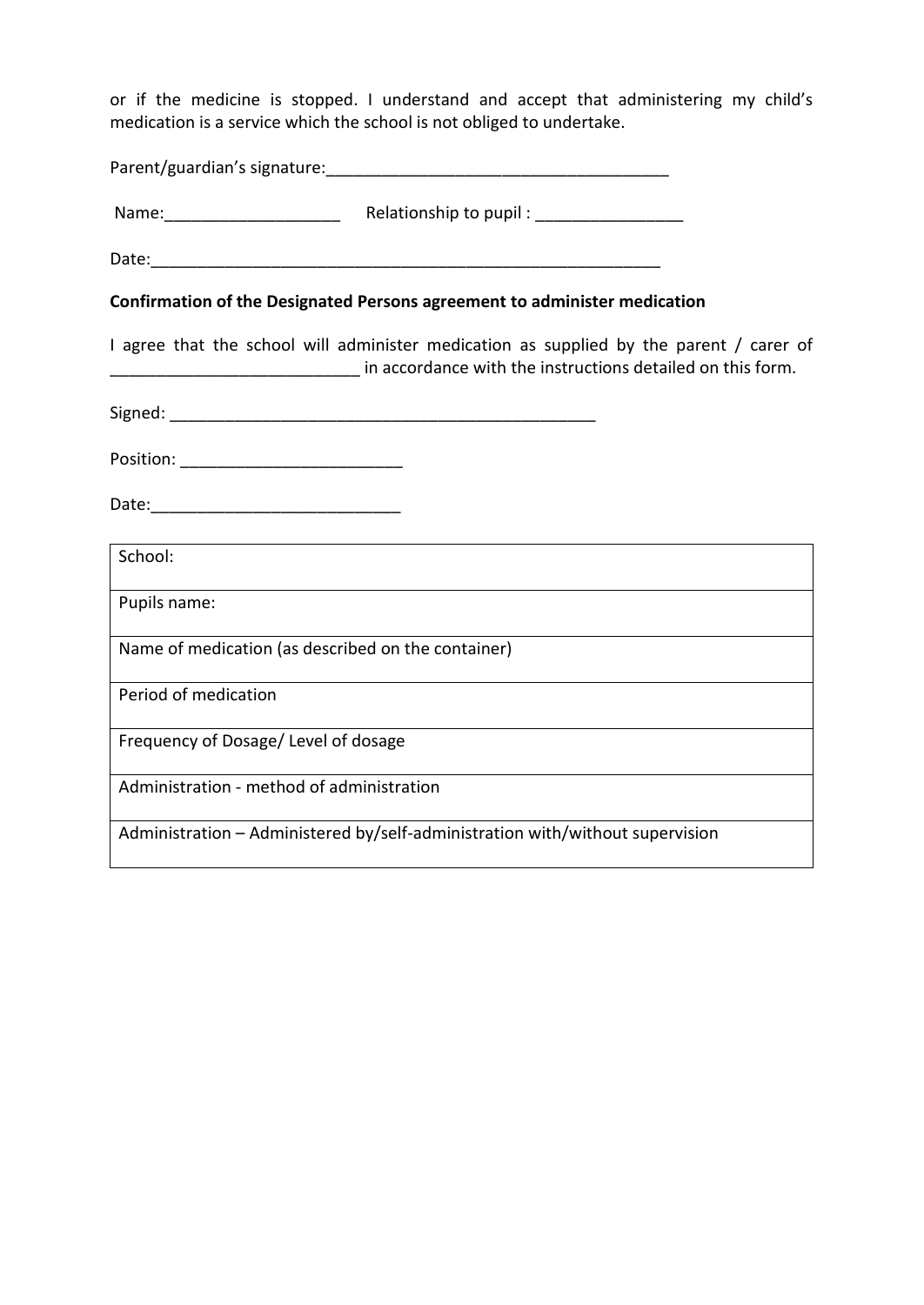## <span id="page-25-0"></span>APPENDIX 4 - Pupils with Medical Conditions and/or Medication in School

#### **Information Sheet**

| Name                     |  |  |
|--------------------------|--|--|
| Date Informed            |  |  |
| <b>Emergency Contact</b> |  |  |
| <b>Phone Numbers</b>     |  |  |

| 1) Medical Problem         |          |                             |          |
|----------------------------|----------|-----------------------------|----------|
|                            |          |                             |          |
|                            |          |                             |          |
|                            |          |                             |          |
| <b>Medically Diagnosed</b> | YES / NO | <b>Undergoing Treatment</b> | YES / NO |
|                            |          |                             |          |
|                            |          |                             |          |

 $\overline{\phantom{a}}$ 

| 2) Action Required |          |
|--------------------|----------|
|                    |          |
|                    |          |
|                    |          |
|                    |          |
|                    |          |
|                    |          |
|                    |          |
|                    |          |
|                    |          |
| Work Sent Home     | YES / NO |
|                    |          |
|                    |          |
|                    |          |
|                    |          |
|                    |          |

| 3) Length of Time Problem is Expected to Continue |  |
|---------------------------------------------------|--|
|---------------------------------------------------|--|

Date of Return to School

| 4) Staff Informed |          |                 |          |
|-------------------|----------|-----------------|----------|
| <b>Briefing</b>   | YES / NO | <b>Bulletin</b> | YES / NO |